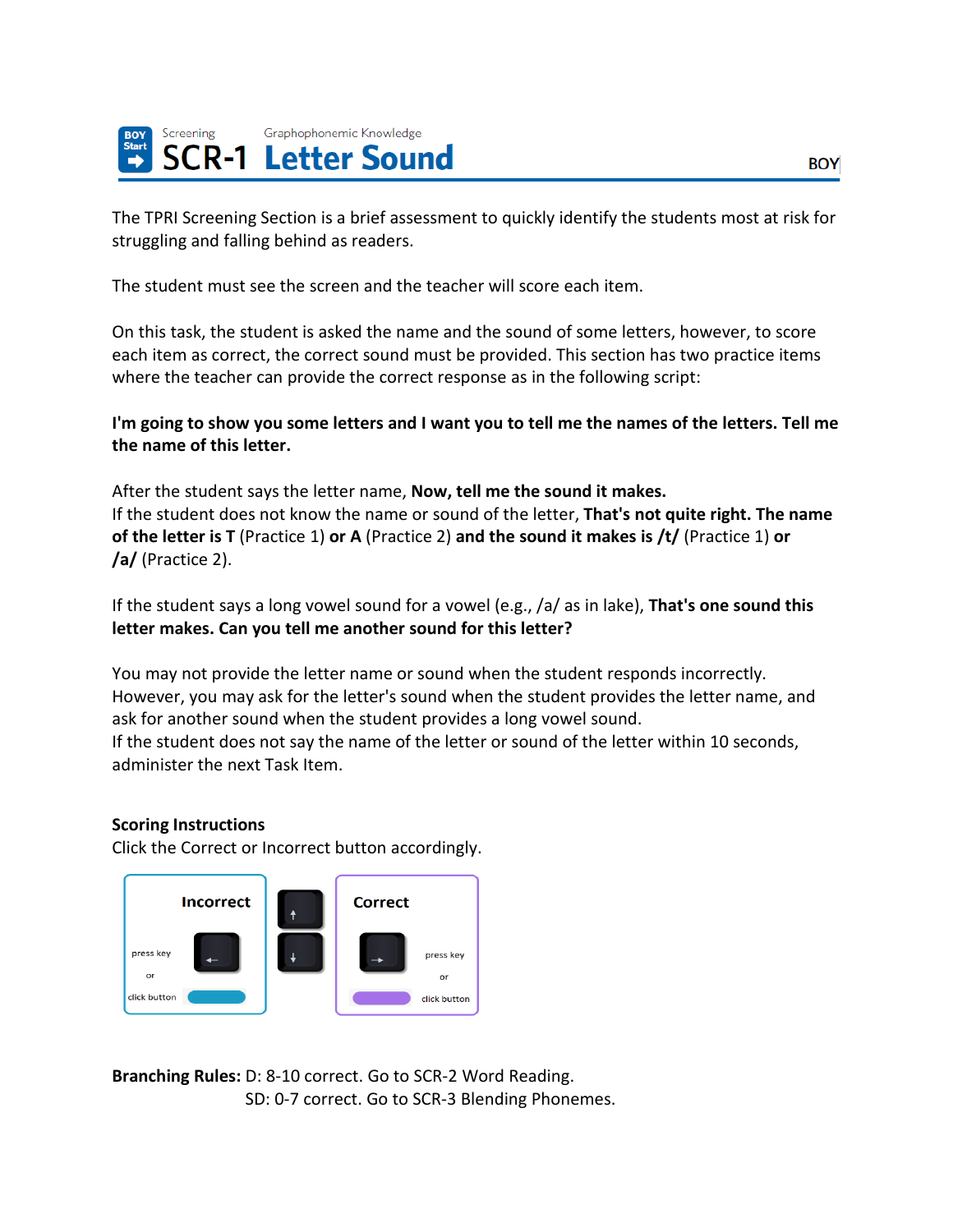# Screening **SCR-2 Word Reading**

The student must see the screen and the teacher will score each item.

For this task, the student is asked to read some words.

If the student pauses for longer than 3 seconds or takes longer than 3 seconds to sound out a word, mark it incorrect. Ask the student to read the next word. Do not provide the word.

Say: I'm going to show you some words and I want you to read them to me. If you don't know **a word, it's OK. Just do the best you can.**

### **Scoring Instructions**

Click the Correct or Incorrect button accordingly.



**Branching Rules:** D: 4-8 correct. Go to WR-1 Word Reading. SD: 0-3 correct. Go to SCR-3 Blending Phonemes.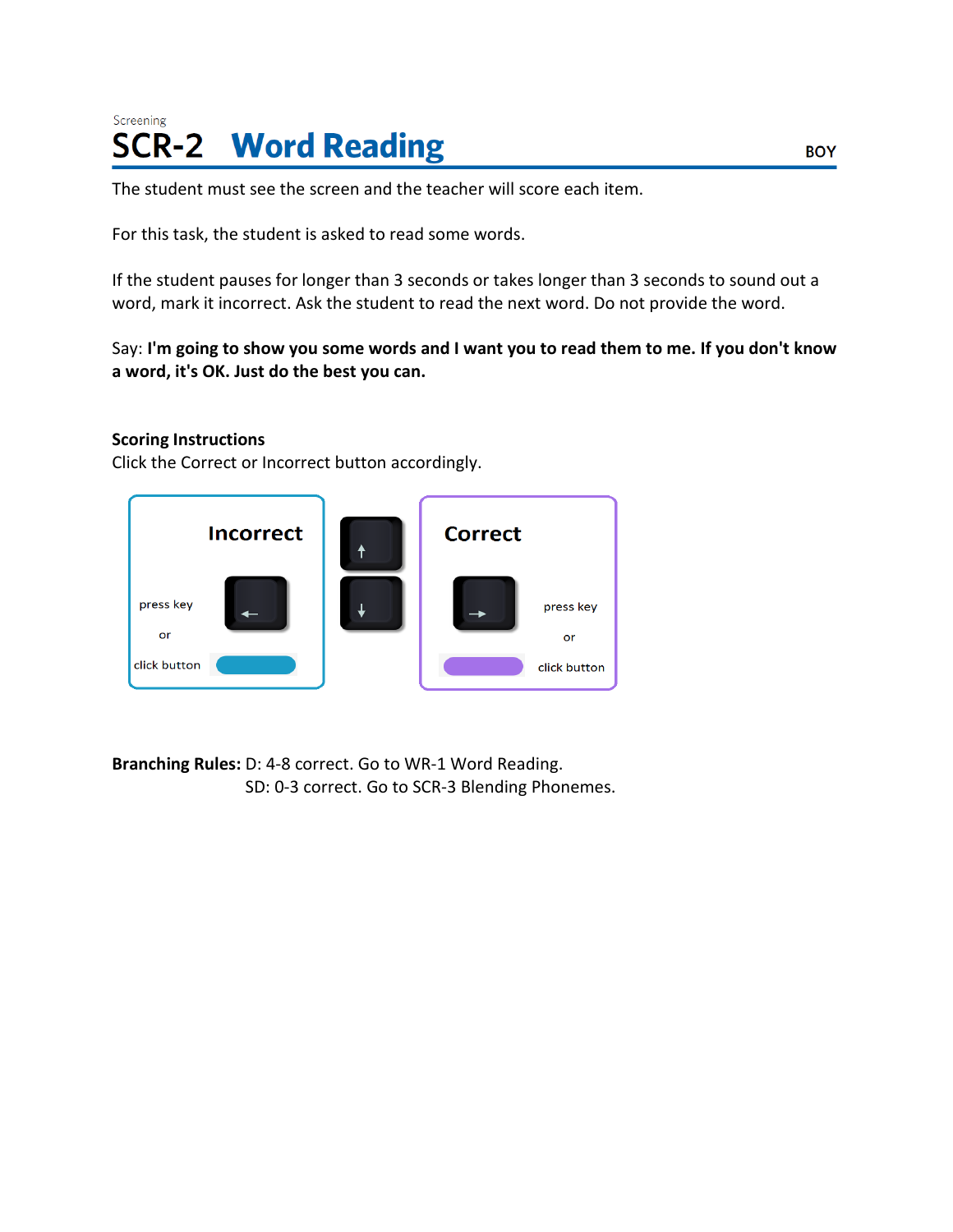#### Screening **Phonemic Awareness Blending Phonemes** SCR-3

The student **must not** see the screen on this task and the teacher will score each item.

On this task, the teacher will say some letter sounds and the student should put them together and say the word.

Say the sound for each letter or cluster of letters, not the letter name, at approximately 1/2 second intervals. This section has two practice items. You may not provide corrective feedback on Task Items.

Remind the student to pronounce letter sounds, not letter names, and to say the word silently to himself first.

**A note about the Screenings:** If the student scores "Developed" on Screening 2 or 3, the teacher has the option to skip the PA and GK sections and continue with the Word Reading tasks. In that case, it is recommended to exclude these tasks by clicking the green squares of the skipped sections.

# **Scoring Instructions**

Click the Correct or Incorrect button accordingly.



**Branching Rules:** D: 5-6 correct. Go to WR-1 Word Reading 1. SD: 0-4 correct. Go to PA-1 Blending Word Parts.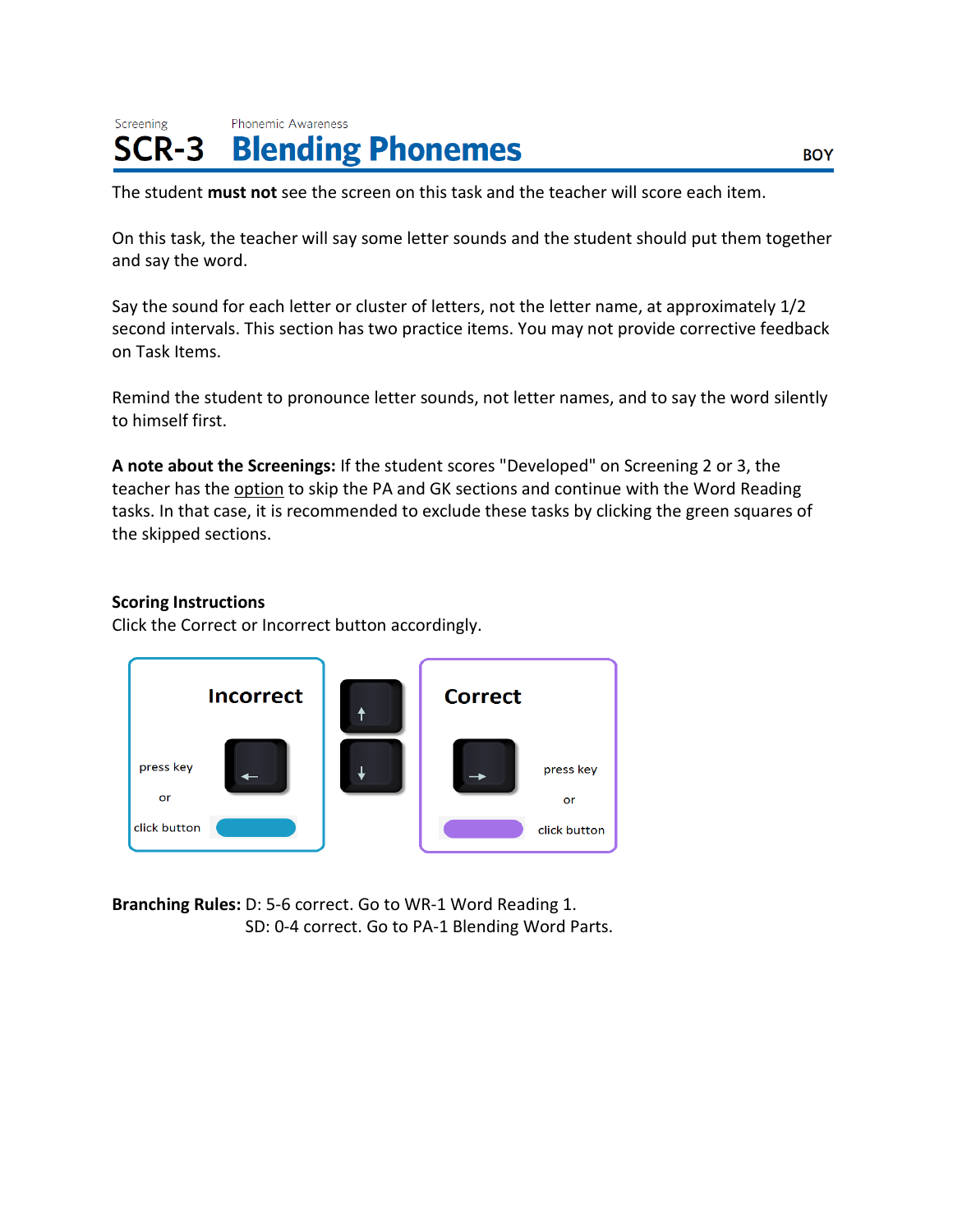

The student must see the screen and the teacher will score each item.

On this task, the student is asked to read some words.

If the student pauses for longer than 3 seconds or takes longer than 3 seconds to sound out a word, mark it incorrect. Ask the student to read the next word. Do not provide the word.

### Say: I'm going to show you some words and I want you to read them to me. If you don't know **a word, it's OK. Just do the best you can.**

**A note about the Screening:** If the student scores "Developed" on Screening 4, the teacher has the option to skip the PA and GK sections and continue with the Word Reading tasks. In that case, it is recommended to exclude these tasks by clicking the green squares of the skipped sections.

#### **Scoring Instructions**

Click the Correct or Incorrect button accordingly.



**Branching Rules:** D: 8-12 correct. Go to WR-1 Word Reading 1. SD: 0-7 correct. Go to PA-1 Blending Word Parts.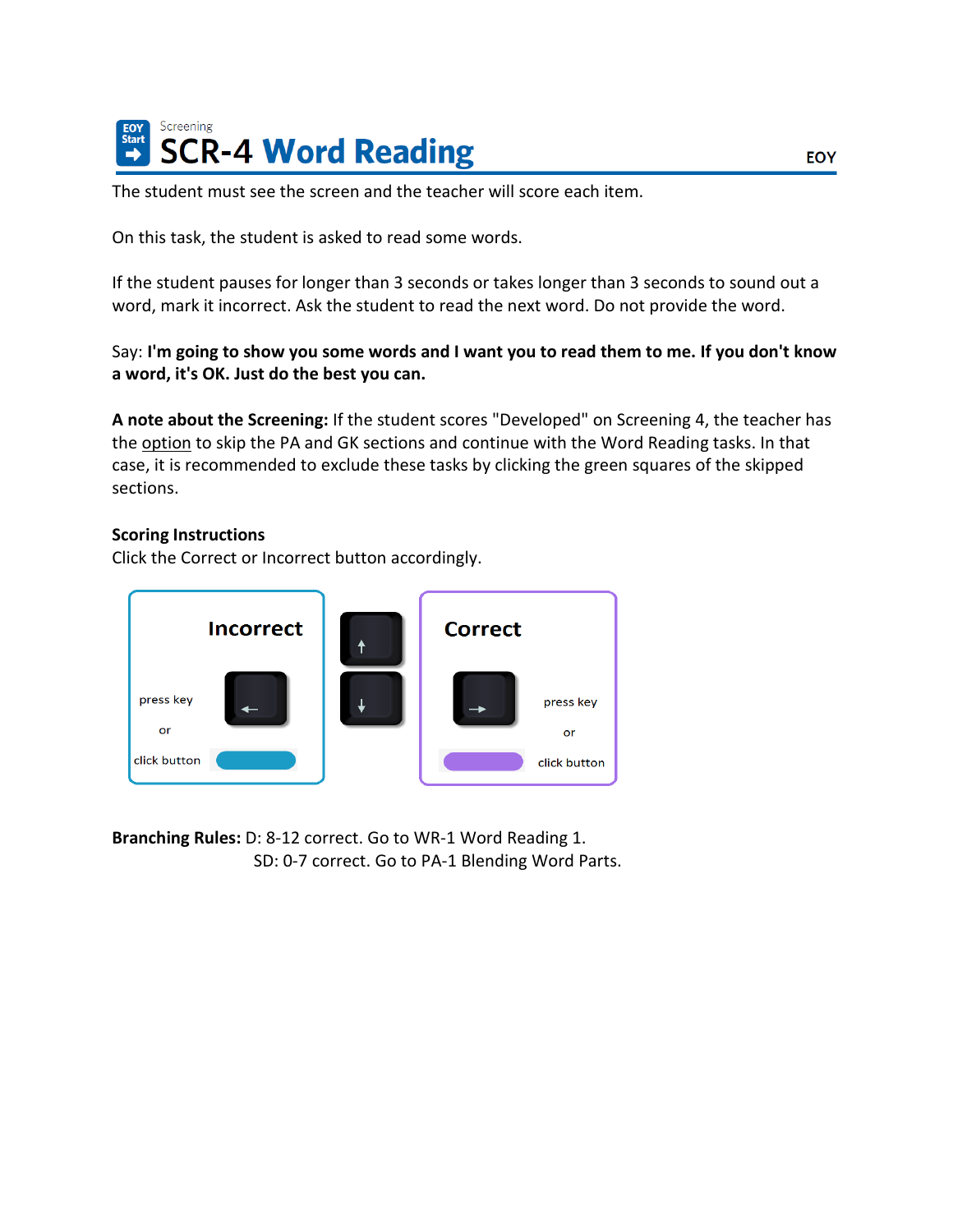#### Inventory Phonemic Awareness **Blending Word Parts PA-1**

The student **must not** see the screen on this task and the teacher will score each item.

On this section, the teacher will say the sounds for individual letters or cluster of letters and the student should put them together and say the word.

Say the sound for each letter or cluster of letters, not the letter name, at approximately 1/2 second intervals. This section has two practice items. You may not provide corrective feedback on Task Items.

Remind the student to pronounce letter sounds, not letter names, and to say the word silently to himself first.

# **Scoring Instructions**

Click the Correct or Incorrect button accordingly.



**Branching Rules:** D: 4-5 correct. Go to PA-2 Blending Phonemes. SD: 0-3 correct. Go to GK-1 Initial Sound Substitution.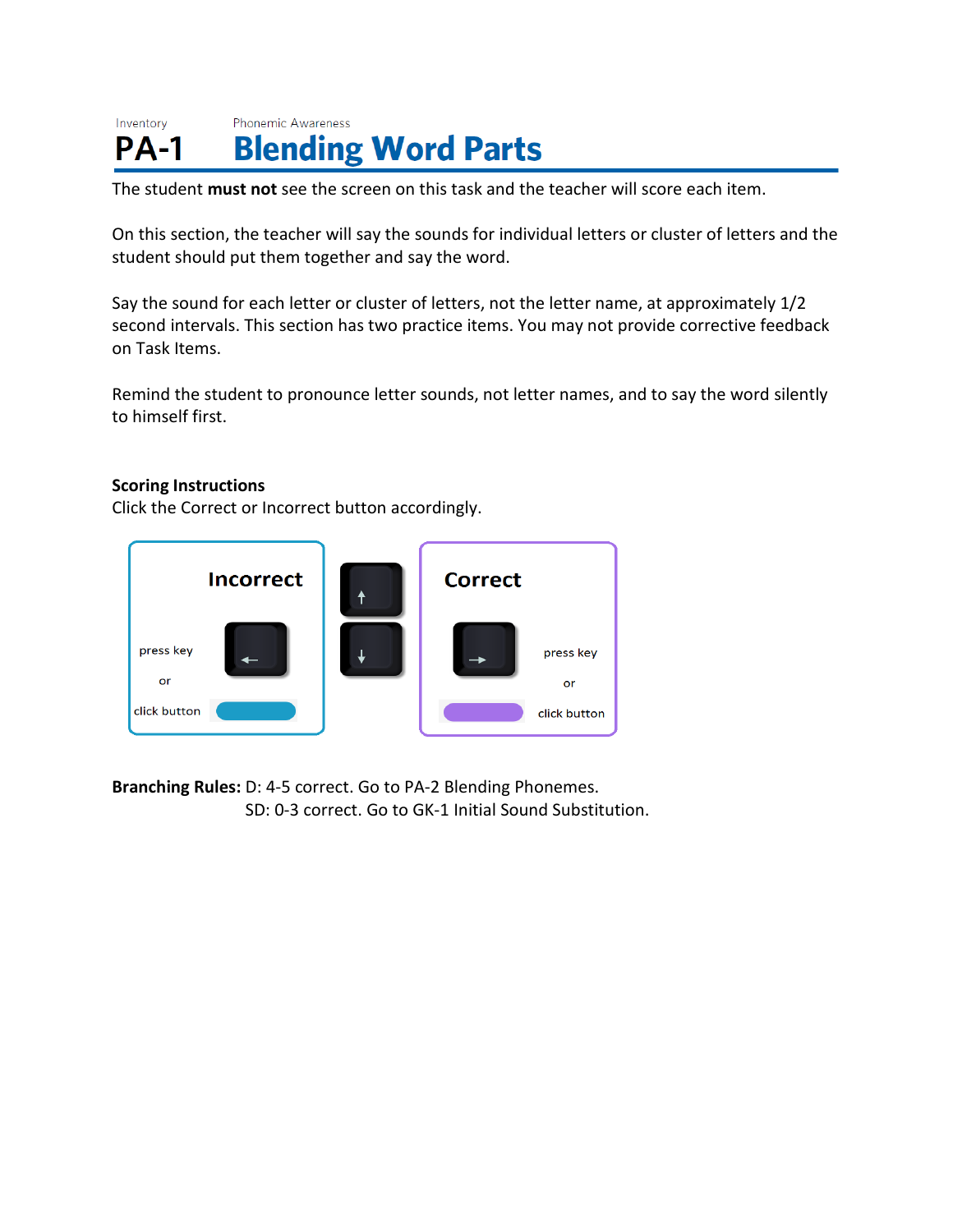#### Inventory Phonemic Awareness **Blending Phonemes**  $PA-2$

The student **must not** see the screen on this task and the teacher will score each item.

On this section, the teacher will say the sounds for individual letters or cluster of letters and the student should put them together and say the word.

Say the sound for each letter or cluster of letters, not the letter name, at approximately 1/2 second intervals. This section has two practice items. You may not provide corrective feedback on Task Items.

Remind the student to pronounce letter sounds, not letter names, and to say the word silently to himself first.

### **Scoring Instructions**

Click the Correct or Incorrect button accordingly.



**Branching Rules:** D: 4-5 correct. Go to PA-3 Deleting Initial Sounds. SD: 0-3 correct. Go to GK-1 Initial Consonant Substitution.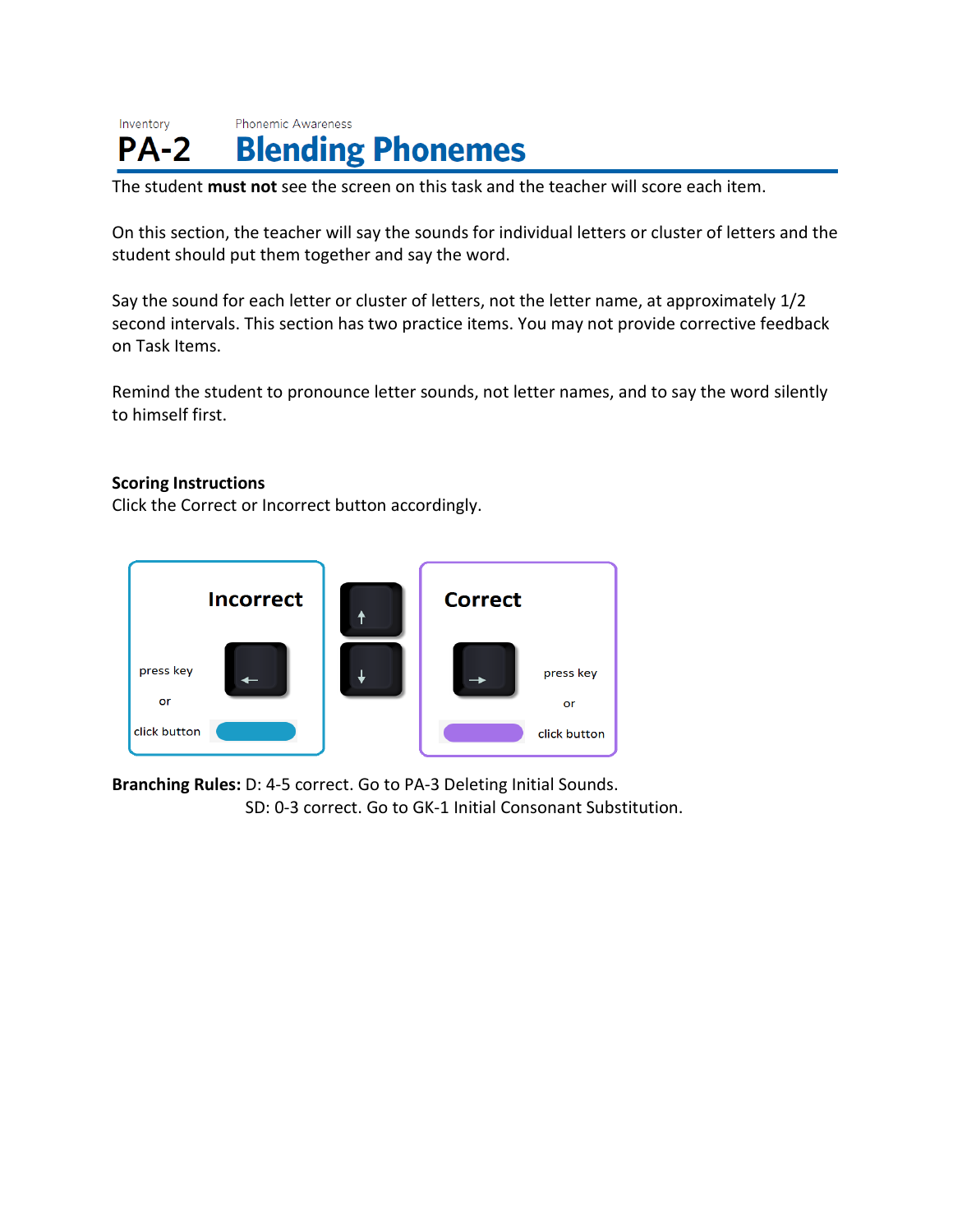#### Inventory Phonemic Awareness **Deleting Initial Sounds**  $PA-3$

The student **must not** see the screen on this task and the teacher will score each item.

On this section, the teacher will say a word and will ask the student to say the word **without** its initial sound the student should put them together and say the word.

Say the sound for each letter or cluster of letters, not the letter name. This section has one practice item. You may not provide corrective feedback on Task Items.

### **Scoring Instructions**

Click the Correct or Incorrect button accordingly.



**Branching Rules:** D: 4-5 correct. Go to PA-4 Deleting Final Sounds SD: 0-3 correct. Go to GK-1 Initial Consonant Substitution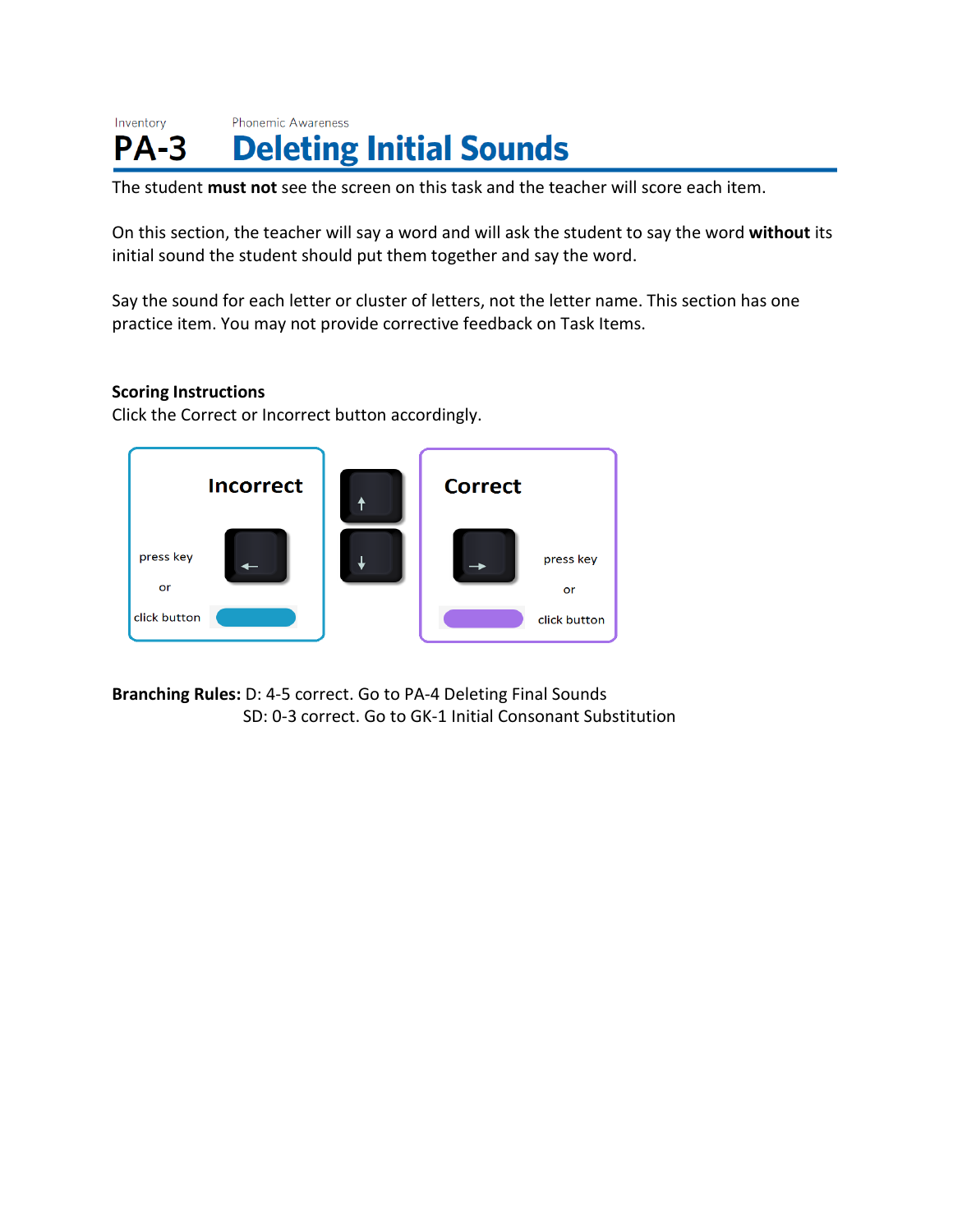#### Inventory Phonemic Awareness **Deleting Final Sounds**  $PA - 4$

The student **must not** see the screen on this task and the teacher will score each item.

On this section, the teacher will say a word and will ask the student to say the word **without** its final sound the student should put them together and say the word.

Say the sound for each letter or cluster of letters, not the letter name. This section has one practice item. You may not provide corrective feedback on Task Items.

# **Scoring Instructions**

Click the Correct or Incorrect button accordingly.



**Branching Rules:** D: 4-5 correct. Go to GK-1 Initial Consonant Substitution. SD: 0-3 correct. Go to GK-1 Initial Consonant Substitution.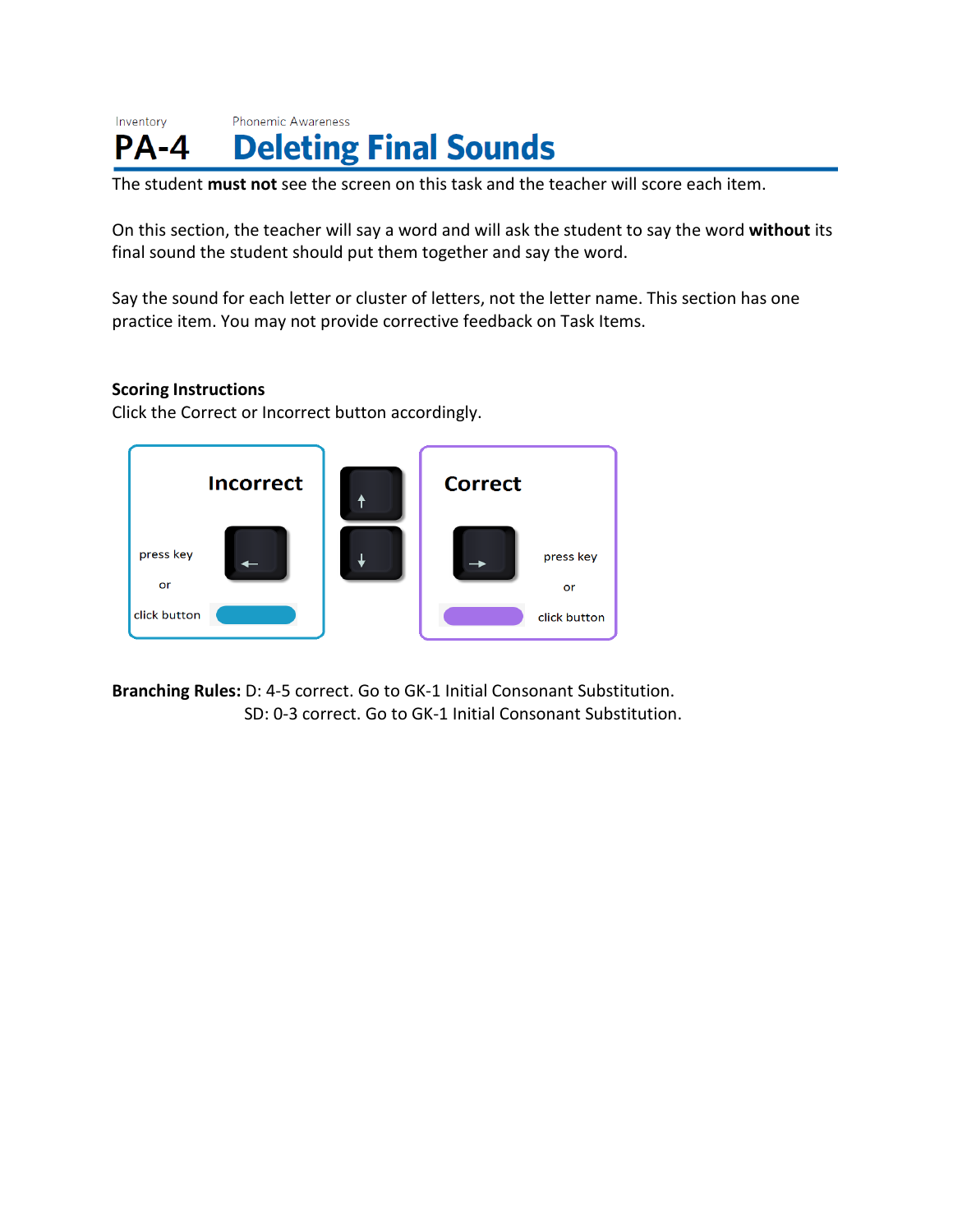Inventory Graphophonemic Knowledge **Initial Consonant Substitution**  $GK-1$ 

The student **must not** see the screen on this task and the teacher will score each item.

For this task, one [GK-1 Board and Letter Set](https://public.cliengage.org/training/support/how-to-guides/tpri-scoring-resources/) can be used for all students in the class. You will ask the student to take the letter and place it in the blank to make a specific word.

Arrange the following 8 letters at the top of the task board in the order indicated:

**b s l d c f p h**

Use the blank sheet of paper to cover all of the word parts on the task board. Administer the Practice Item and all of the Task Items.

Click here to download the [GK-1 Board and Letter Set.](https://public.cliengage.org/training/support/how-to-guides/tpri-scoring-resources/) **Tip**: Print on blue paper.

#### **Scoring Instructions**

Click the Correct or Incorrect button accordingly.



**Branching Rules:** D: 4-5 correct. Go to GK-2 Final Consonant Substitution. SD: 0-3 correct. Go to WR-1 Word Reading.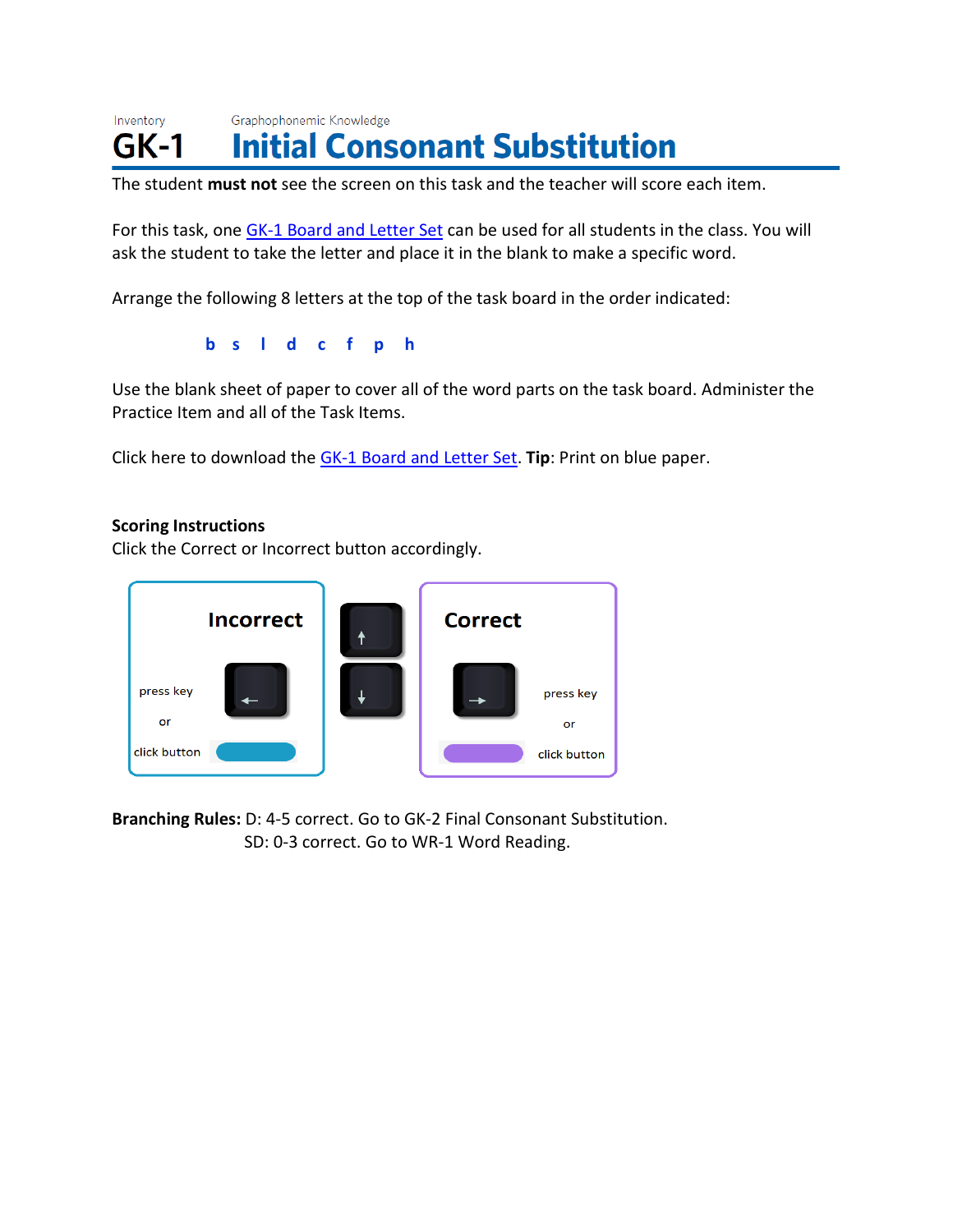#### Inventory Graphophonemic Knowledge **Final Consonant Substitution**  $GK-2$

The student **must not** see the screen on this task and the teacher will score each item.

For this task, one GK-2 [Board and Letter Set](https://public.cliengage.org/training/support/how-to-guides/tpri-scoring-resources/) can be used for all students in the class. You will ask the student to take the letter and place it in the blank to make a specific word.

Arrange the following 6 letters at the top of the task board in the order indicated:

**n p x d t g**

Use the blank sheet of paper to cover all of the word parts on the task board. Administer the Practice Item and all of the Task Items.

Click here to download the GK-2 [Board and Letter Set.](https://public.cliengage.org/training/support/how-to-guides/tpri-scoring-resources/) **Tip**: Print on green paper.

#### **Scoring Instructions**

Click the Correct or Incorrect button accordingly.



**Branching Rules:** D: 4-5 correct. Go to GK-3 Middle Vowel Substitution SD: 0-3 correct. Go to WR-1 Word Reading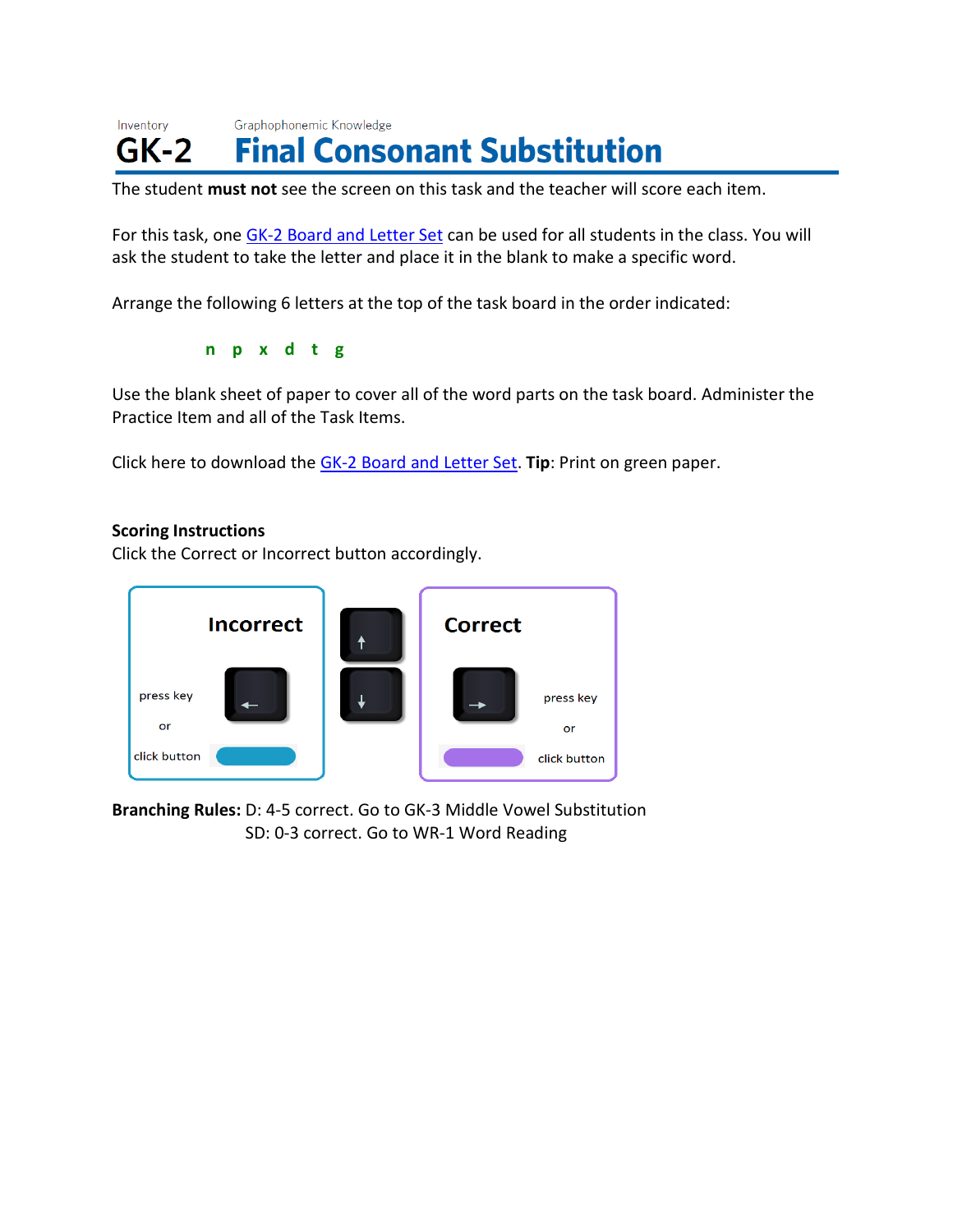Inventory Graphophonemic Knowledge **Middle Vowel Substitution**  $GK-3$ 

The student **must not** see the screen on this task and the teacher will score each item.

For this task, one GK-3 [Board and Letter Sett](https://public.cliengage.org/training/support/how-to-guides/tpri-scoring-resources/) can be used for all students in the class. You will ask the student to take the letter and place it in the blank to make a specific word.

Arrange the following 6 letters at the top of the task board in the order indicated:

**y o i a u e**

Use the blank sheet of paper to cover all of the word parts on the task board. Administer the Practice Item and all of the Task Items.

Click here to download the GK-3 [Board and Letter Set.](https://public.cliengage.org/training/support/how-to-guides/tpri-scoring-resources/) **Tip**: Print on orange paper.

#### **Scoring Instructions**

Click the Correct or Incorrect button accordingly.



**Branching Rules:** D: 4-5 correct. Go to GK-4 Initial Blending Substitution SD: 0-3 correct. Go to WR-1 Word Reading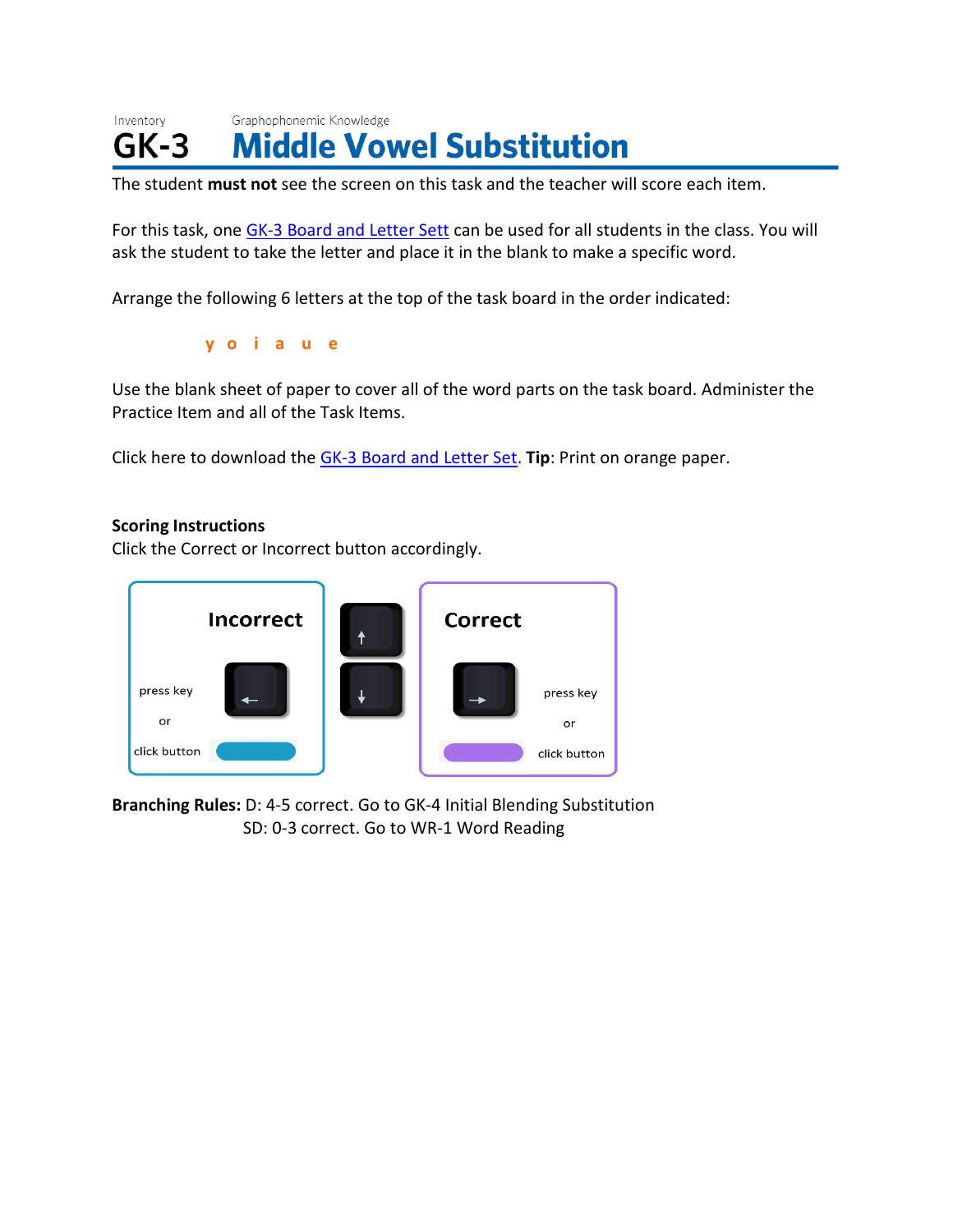#### Graphophonemic Knowledge Inventory **Initial Blending Substitution** GK-4

The student **must not** see the screen on this task and the teacher will score each item. For this task, one GK-4 [Board and Letter Set](https://public.cliengage.org/training/support/how-to-guides/tpri-scoring-resources/) can be used for all students in the class. You will ask the student to take the letter and place it in the blank to make a specific word.

Arrange the following 10 letters at the top of the task board in the order indicated:

 **g r c s t f l b n p**

Use the blank sheet of paper to cover all of the word parts on the task board. Administer the Practice Item and all of the Task Items.

Click here to download the GK-4 [Board and Letter Set.](https://public.cliengage.org/training/support/how-to-guides/tpri-scoring-resources/)

#### **Scoring Instructions**

Click the Correct or Incorrect button accordingly.

**Branching Rules:** D: 4-5 correct. Go to GK-5 Blends in Final Position. SD: 0-3 correct. Go to WR-1 Word Reading 1.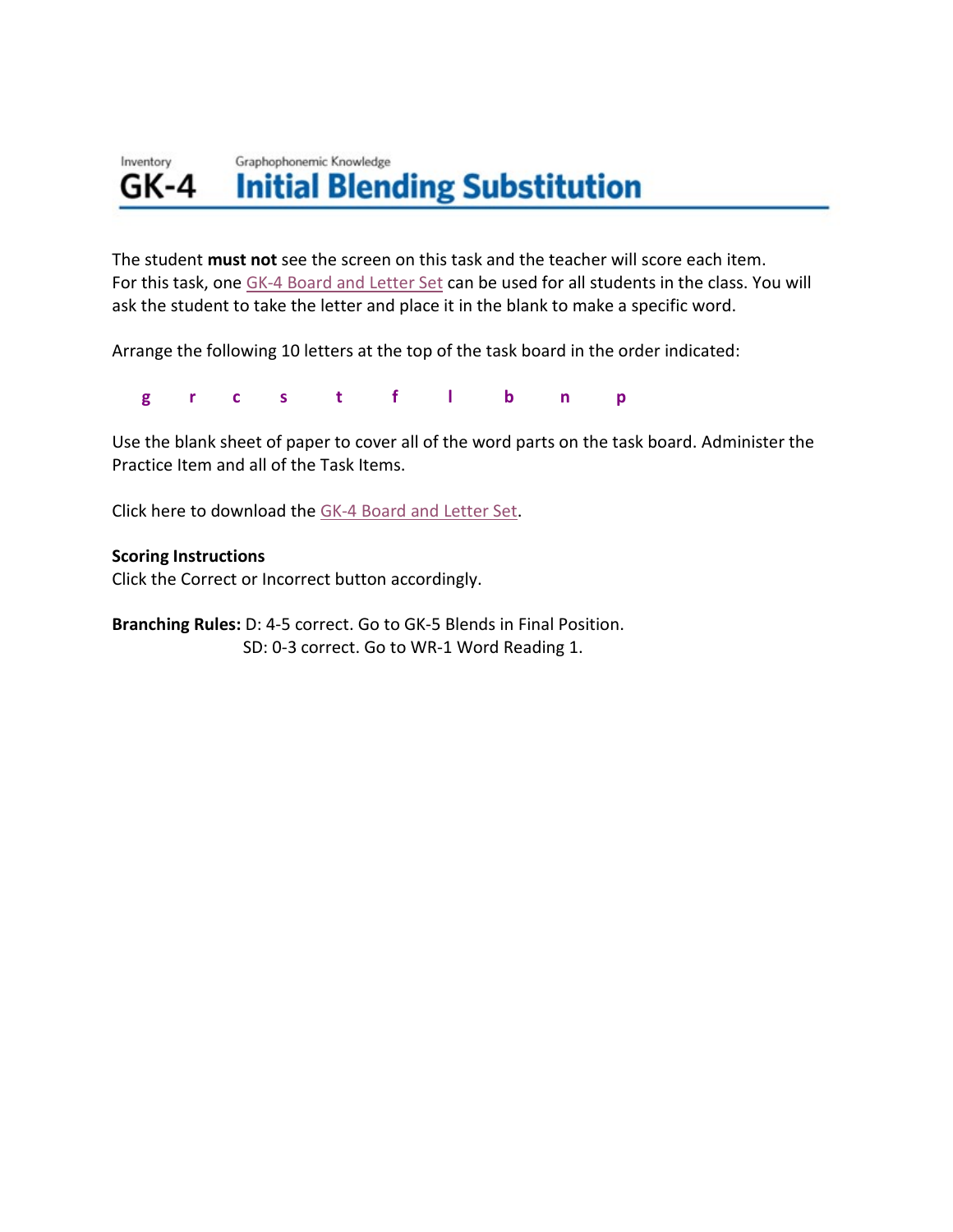#### Inventory Graphophonemic Knowledge **Blends in Final Position**  $GK-5$

The student **must not** see the screen on this task and the teacher will score each item.

For this task, one GK-5 [Board and Letter Set](https://public.cliengage.org/training/support/how-to-guides/tpri-scoring-resources/) can be used for all students in the class. You will ask the student to take the letter and place it in the blank to make a specific word.

Arrange the following 9 letters at the top of the task board in the order indicated:

**d m l s t f n p k**

Use the blank sheet of paper to cover all of the word parts on the task board. Administer the Practice Item and all of the Task Items.

Click here to download the GK-5 [Board and Letter Set.](https://public.cliengage.org/training/support/how-to-guides/tpri-scoring-resources/) **Tip**: Print on white paper.

### **Scoring Instructions**

Click the Correct or Incorrect button accordingly.



**Branching Rules:** D: 4-5 correct. Go to WR-1 Word Reading 1. SD: 0-3 correct. Go to WR-1 Word Reading 1.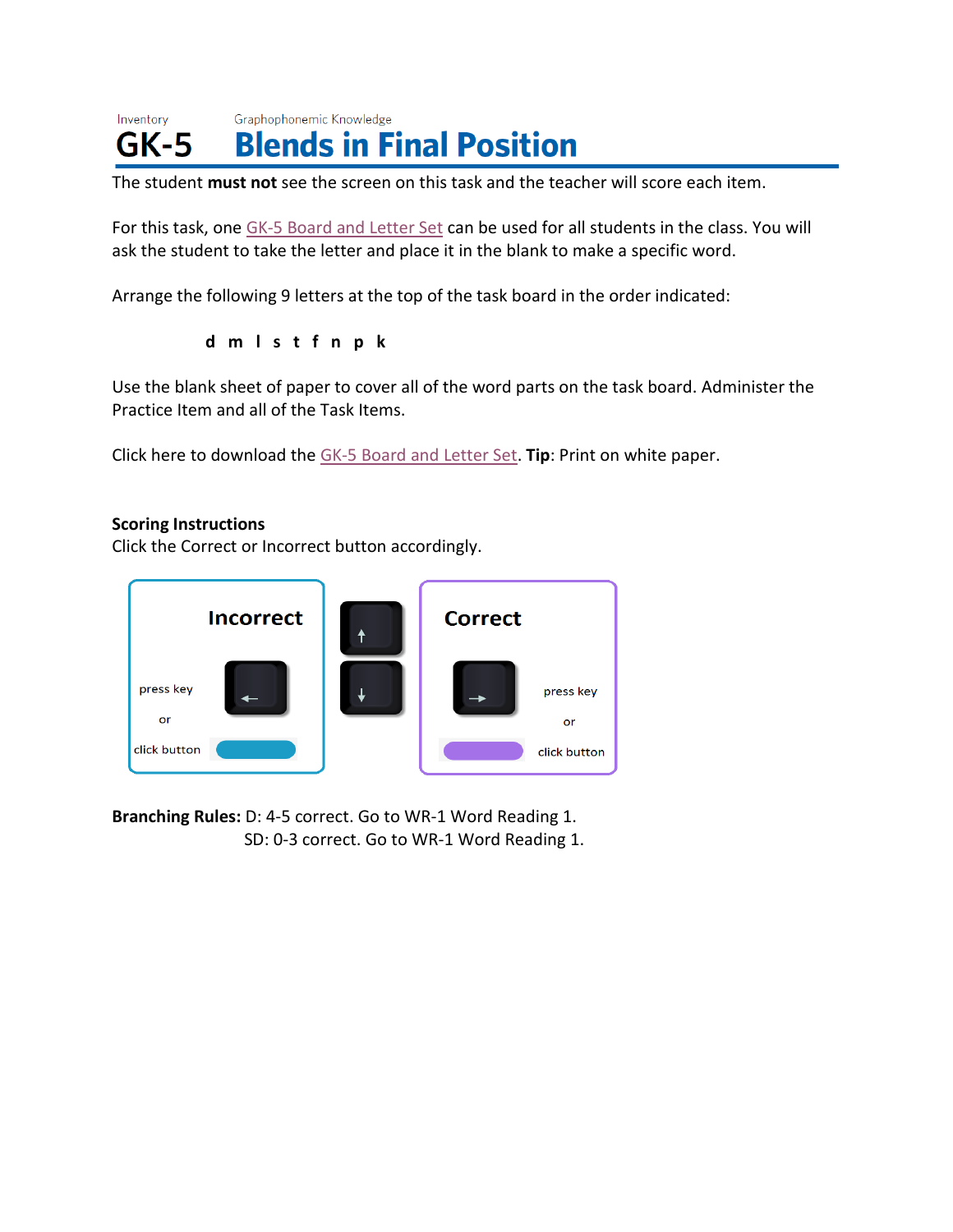#### Inventory **Word Reading WR-1**

The student must see the screen and the teacher will score each item.

For this task, the student is asked to read some words. If the student pauses for longer than 3 seconds or takes longer than 3 seconds to sound out a word, mark it incorrect. Ask the student to read the next word. Do not provide the word.

Say: I'm going to show you some words and I want you to read them to me. If you don't know **a word, it's OK. Just do the best you can.**

**A note about the Word Reading 1:** If the student **scores 0** on this task, the teacher has the option to skip the following Word Reading tasks and continue with the Reading tasks. In that case, it is recommended to exclude these tasks by clicking the green squares of the skipped sections. This rule **only** applies to Word Reading 1.

# **Scoring Instructions**

Click the Correct or Incorrect button accordingly.

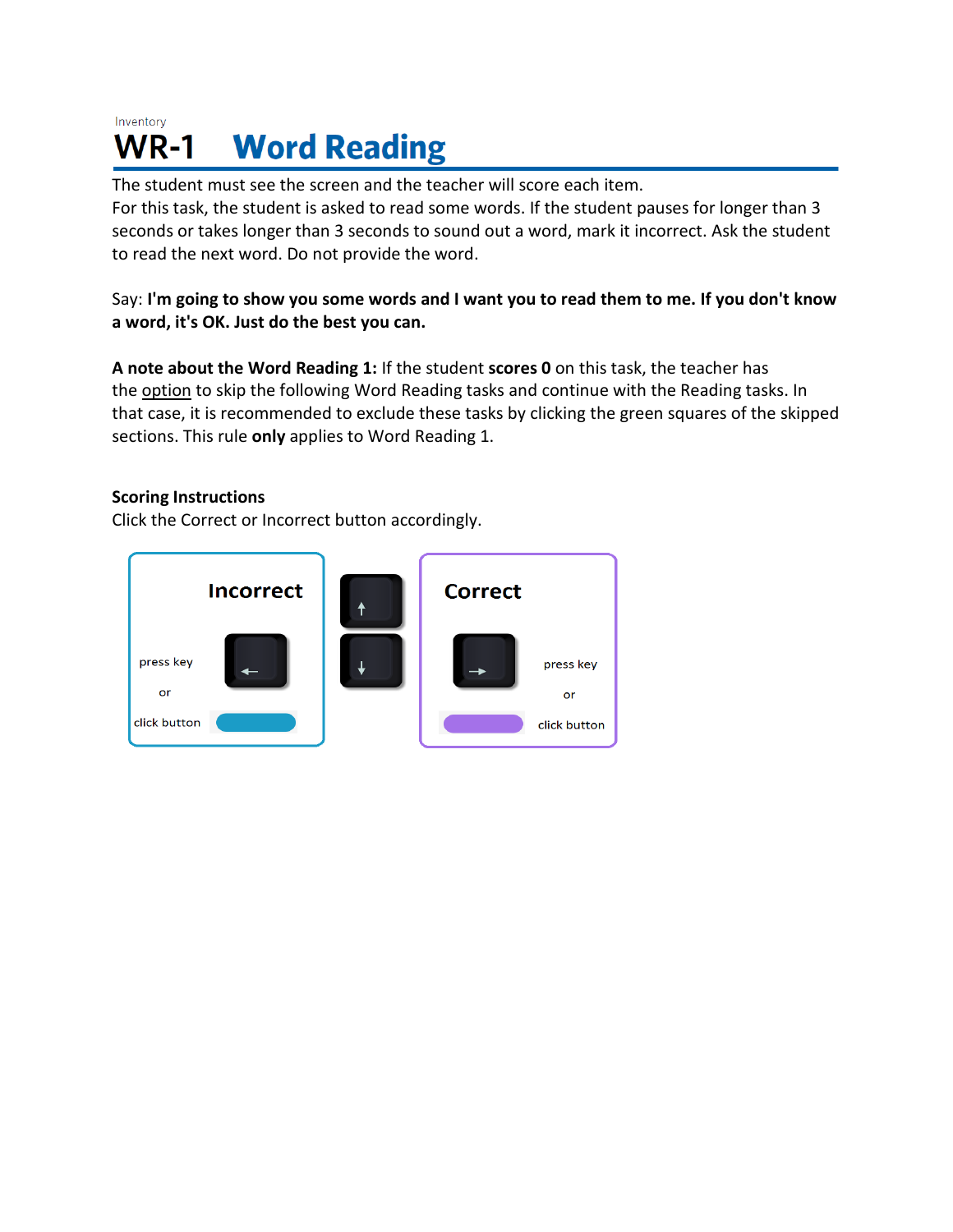#### Reading Accuracy and Fluency Inventory **READ-BOY Story 1 - Tut**

For this task, you need a stopwatch and one copy of the Story Sheet. You will need a Student Story Record Sheet for each student. Download resources at the [TPRI Scoring Resources page.](https://public.cliengage.org/training/support/how-to-guides/tpri-scoring-resources/)

# Say: I'm going to ask you to read a story. The title of the story is Tut. After you read it, I'll ask **you a few questions. Read the story out loud to me.**

Place the Story Sheet in front of the student. Start the stopwatch when the student reads the first word. As the student reads, mark errors on the Student Story Sheet.

If the student is unable to read **three or more words in the first sentence**, or if the student reads at the Frustrational Level (**9 or more errors**):

- 1. Have the student **stop**.
- 2. Exclude the **Fluency - Tut** task
- 3. Record **Frustrational** on the **Accuracy Level - Tut** task.
- 4. Complete the **Listening Comp - Tut** task, not the Reading Comp Tut task.

# **Scoring Errors:**

Mark any words not read correctly with a slash (/) on the Student Story Sheet. Errors include:

- Mispronunciations The student pronounces the word incorrectly. This includes leaving off s, -ed and -ing endings, and character names each time they are read incorrectly.
- Substitutions The student replaces the correct word with a different word.
- Omissions The student skips a word.
- Reversals The student reads adjacent words in the wrong order.
- Hesitations The student pauses for longer than 3 seconds or takes longer than 3 seconds to sound out a word. In these cases, provide the word and count it as an error.

# **Items not considered errors:**

- Insertions The student adds a whole word that does not appear in the text.
- Self-corrections The student makes an error, but then corrects the error.
- Repetitions The student reads the same word or phrase multiple times.
- Loss of place The student skips a line or loses their place. Redirect the student to the correct place in the story and allow the stopwatch to continue to run.

If the student reads the same word throughout a story incorrectly, count each incorrect word as a separate error.

# **Scoring Instructions**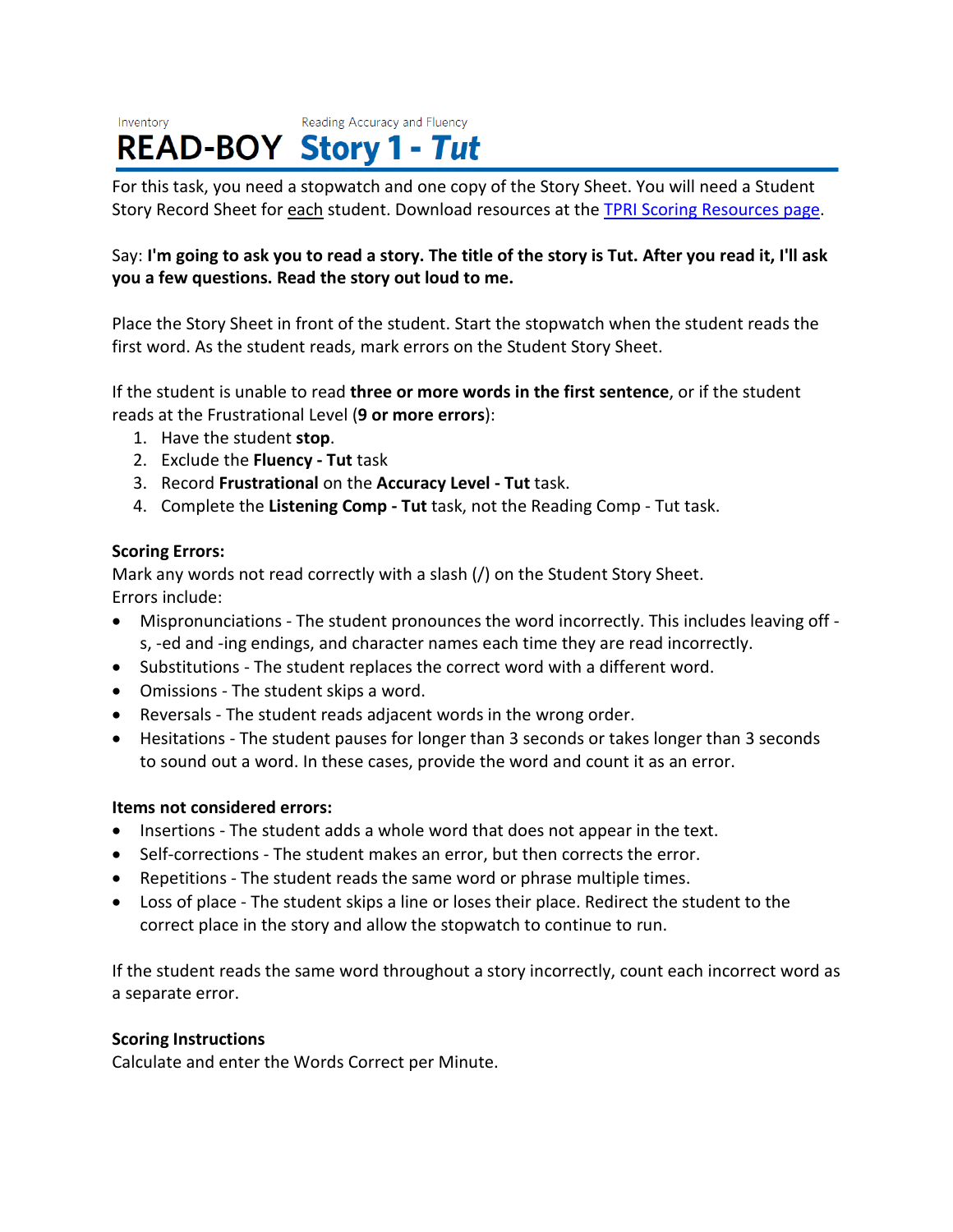#### Inventory Reading Comprehension **READ-BOY Story 1 - Tut**

This section is **only for students who were able to read** the entire story by themselves.

If the student reached the Frustrational level, stop, click "Quit and Discard", and administer the next section, **Listening Comprehension**.

Administer all of the Reading Comprehension questions. If the student takes 10 seconds or longer to answer a question, prompt the student: **Remember, you can look at the story.** If the student looks for the answer and after 10 seconds is still unable to locate it, continue to the next question without comment.

After each question, sample answers are provided. It's not necessary for the student to give an answer that matches one of the sample answers. Rely on your professional judgment in scoring responses as correct or incorrect.

#### **Scoring Instructions**

Click the Correct or Incorrect button accordingly.



**Branching Rules:** D: 5-6 correct.\* Go to Story 2 Baseball Game. SD: 0-4 correct. Go to Story 2 Baseball Game.

*\*Student cannot score D for Reading Comprehension if the student listened to the story.*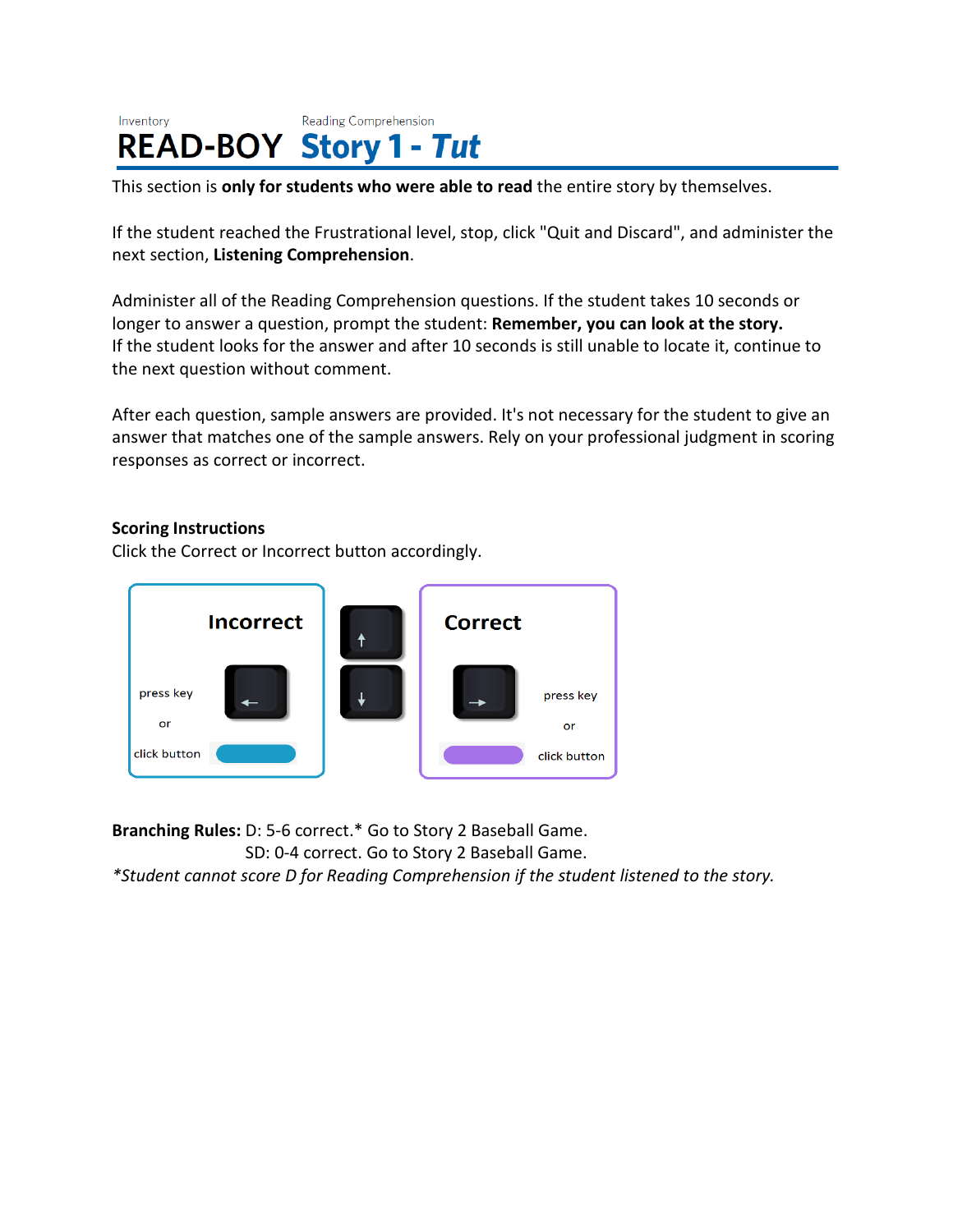#### Reading Accuracy and Fluency Inventory **READ-BOY Story 2 - Baseball Game**

For this task, you need a stopwatch and one copy of the Story Sheet. You will need a Student Story Record Sheet for each student. Download resources at the [TPRI Scoring Resources page.](https://public.cliengage.org/training/support/how-to-guides/tpri-scoring-resources/)

# Say: I'm going to ask you to read a story. The title of the story is Baseball Game. After you **read it, I'll ask you a few questions. Read the story out loud to me.**

Place the Story Sheet in front of the student. Start the stopwatch when the student reads the first word. As the student reads, mark errors on the Student Story Sheet.

If the student is unable to read **three or more words in the first sentence**, or if the student reads at the Frustrational Level (**14 or more errors**):

- 1. Have the student **stop**.
- 2. Exclude the **Fluency - Baseball Game** task
- 3. Record **Frustrational** on the **Accuracy Level Baseball Game** task.
- 4. Read aloud the story to the student from the beginning and complete the **Listening Comp-Baseball Game** task, not the Reading Comp - **Baseball Game** task.

# **Scoring Errors:**

Mark any words not read correctly with a slash (/) on the Student Story Sheet. Errors include:

- Mispronunciations The student pronounces the word incorrectly. This includes leaving off s, -ed and -ing endings, and character names each time they are read incorrectly.
- Substitutions The student replaces the correct word with a different word.
- Omissions The student skips a word.
- Reversals The student reads adjacent words in the wrong order.
- Hesitations The student pauses for longer than 3 seconds or takes longer than 3 seconds to sound out a word. In these cases, provide the word and count it as an error.

# **Items not considered errors:**

- Insertions The student adds a whole word that does not appear in the text.
- Self-corrections The student makes an error, but then corrects the error.
- Repetitions The student reads the same word or phrase multiple times.
- Loss of place The student skips a line or loses their place. Redirect the student to the correct place in the story and allow the stopwatch to continue to run.

If the student reads the same word throughout a story incorrectly, count each incorrect word as a separate error.

# **Scoring Instructions**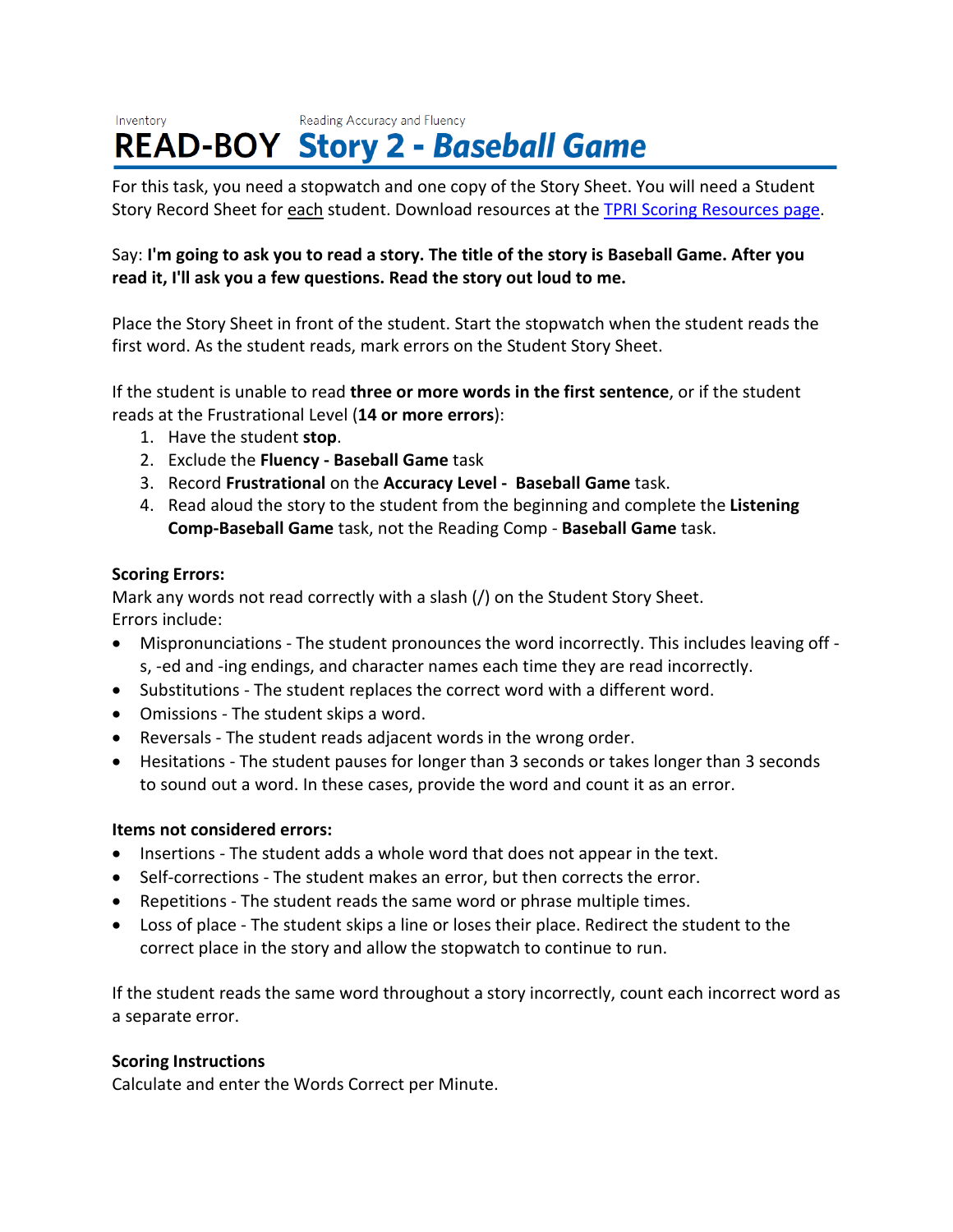#### Inventory Reading Comprehension **READ-BOY Story 2 - Baseball Game**

This section is **only for students who were able to read** the entire story by themselves.

If the student reached the Frustrational level, stop, click "Quit and Discard", and administer the next section, **Listening Comprehension**.

Administer all of the Reading Comprehension questions. If the student takes 10 seconds or longer to answer a question, prompt the student: **Remember, you can look at the story.** If the student looks for the answer and after 10 seconds is still unable to locate it, continue to the next question without comment.

After each question, sample answers are provided. It's not necessary for the student to give an answer that matches one of the sample answers. Rely on your professional judgment in scoring responses as correct or incorrect.

#### **Scoring Instructions**

Click the Correct or Incorrect button accordingly.



**Branching Rules:** D: 5-6 correct.\* End of assessment.

SD: 0-4 correct. End of assessment.

*\*Student cannot score D for Reading Comprehension if the student listened to the story*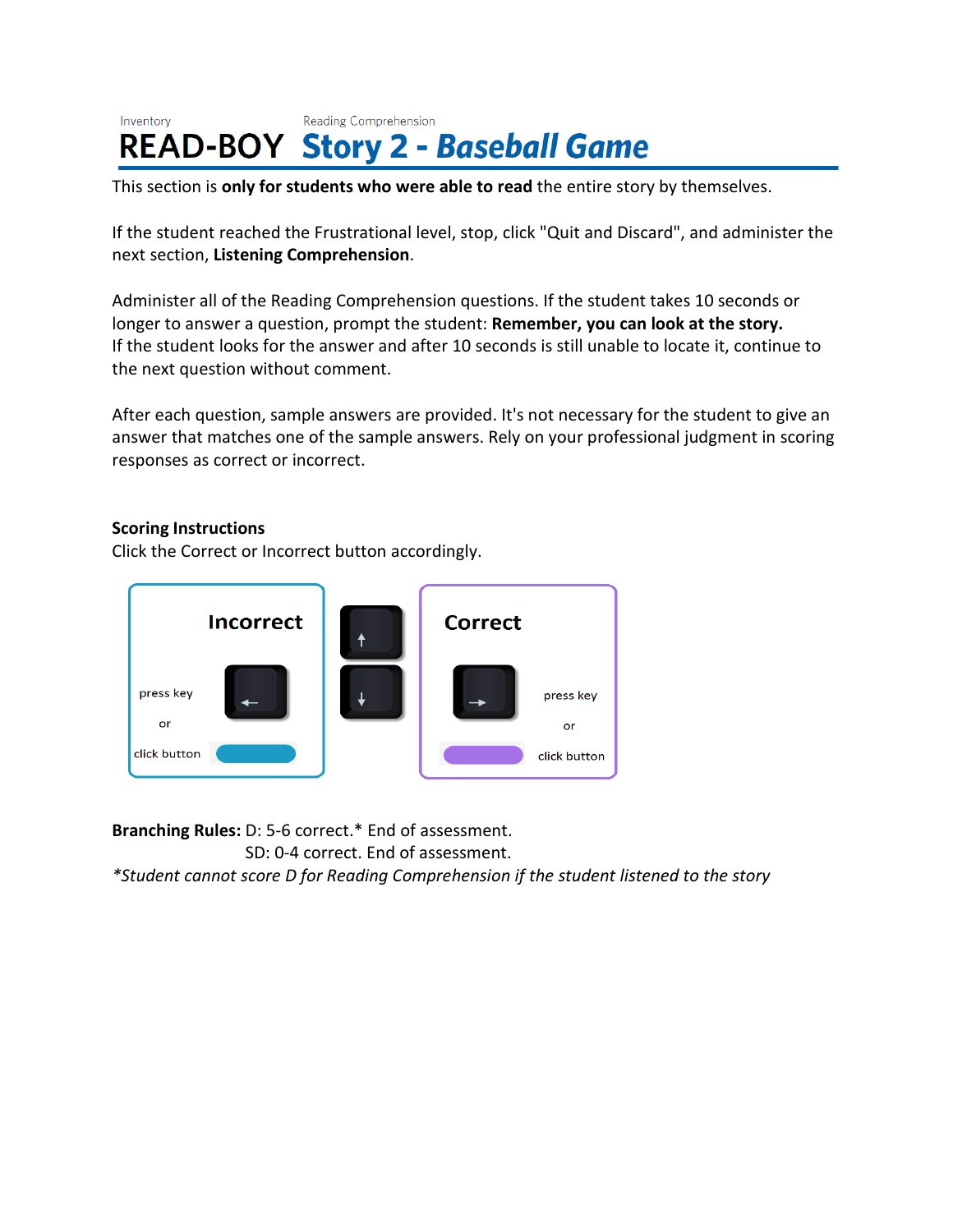#### Inventory Reading Accuracy and Fluency **READ-MOY Story 3 - Rex**

For this task, you need a stopwatch and one copy of the Story Sheet. You will need a Student Story Record Sheet for each student. Download resources at the [TPRI Scoring Resources page.](https://public.cliengage.org/training/support/how-to-guides/tpri-scoring-resources/)

# Say: I'm going to ask you to read a story. The title of the story is Rex. After you read it, I'll ask **you a few questions. Read the story out loud to me.**

Place the Story Sheet in front of the student. Start the stopwatch when the student reads the first word. As the student reads, mark errors on the Student Story Sheet.

If the student is unable to read **three or more words in the first sentence**, or if the student reads at the Frustrational Level (**12 or more errors**):

- 1. Have the student **stop**.
- 2. Exclude the **Fluency - Rex** task
- 3. Record **Frustrational** on the **Accuracy Level Rex** task.
- 4. Read aloud the story to the student from the beginning and complete the **Listening Comp- Rex** task, not the Reading Comp - **Rex** task.

# **Scoring Errors:**

Mark any words not read correctly with a slash (/) on the Student Story Sheet. Errors include:

- Mispronunciations The student pronounces the word incorrectly. This includes leaving off s, -ed and -ing endings, and character names each time they are read incorrectly.
- Substitutions The student replaces the correct word with a different word.
- Omissions The student skips a word.
- Reversals The student reads adjacent words in the wrong order.
- Hesitations The student pauses for longer than 3 seconds or takes longer than 3 seconds to sound out a word. In these cases, provide the word and count it as an error.

# **Items not considered errors:**

- Insertions The student adds a whole word that does not appear in the text.
- Self-corrections The student makes an error, but then corrects the error.
- Repetitions The student reads the same word or phrase multiple times.
- Loss of place The student skips a line or loses their place. Redirect the student to the correct place in the story and allow the stopwatch to continue to run.

If the student reads the same word throughout a story incorrectly, count each incorrect word as a separate error.

# **Scoring Instructions**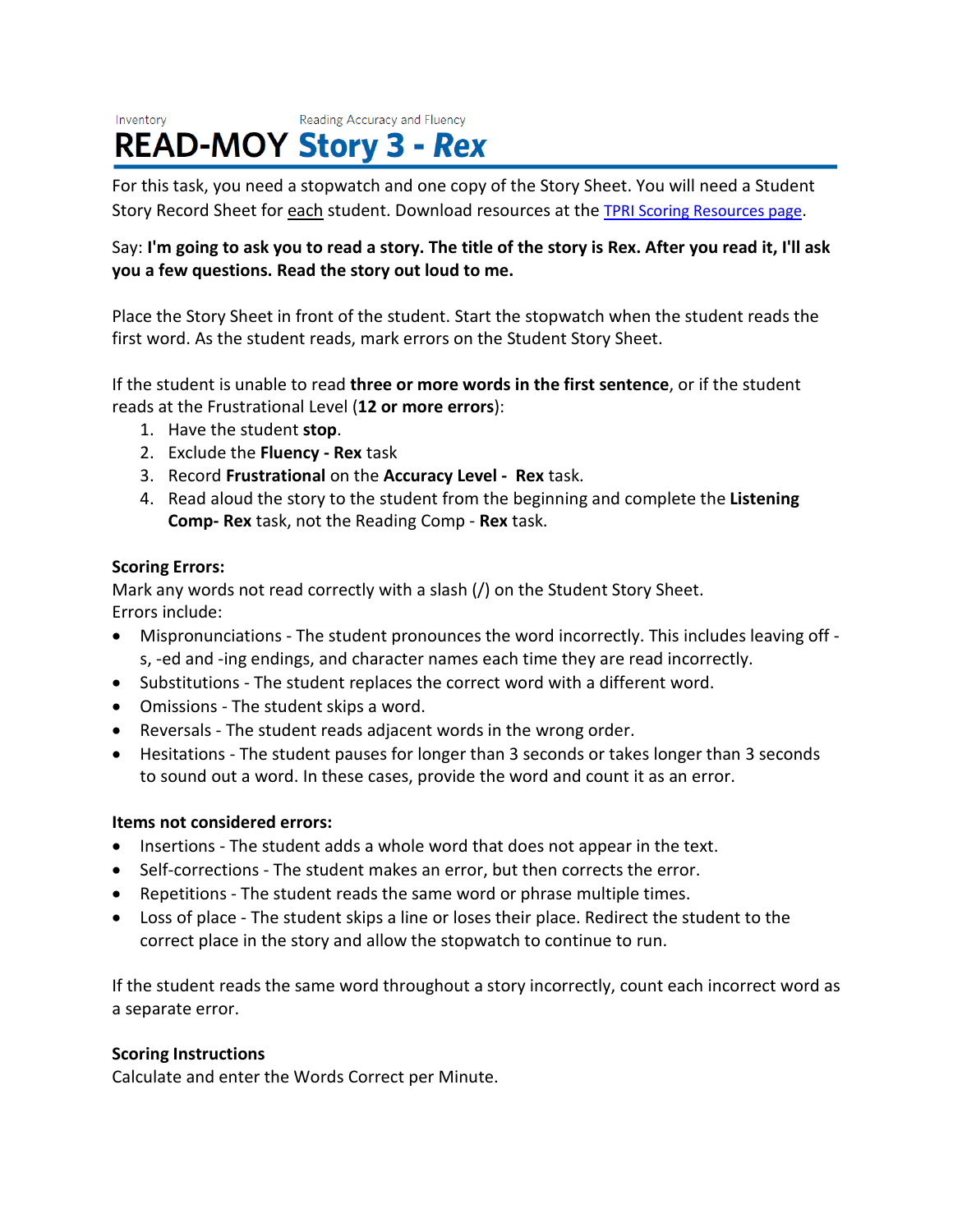#### Inventory **Reading Comprehension READ-MOY Story 3 - Rex**

This section is **only for students who were able to read** the entire story by themselves.

If the student reached the Frustrational level, stop, click "Quit and Discard", and administer the next section, **Listening Comprehension**.

Administer all of the Reading Comprehension questions. If the student takes 10 seconds or longer to answer a question, prompt the student: **Remember, you can look at the story.** If the student looks for the answer and after 10 seconds is still unable to locate it, continue to the next question without comment.

After each question, sample answers are provided. It's not necessary for the student to give an answer that matches one of the sample answers. Rely on your professional judgment in scoring responses as correct or incorrect.

### **Scoring Instructions**

Click the Correct or Incorrect button accordingly.



**Branching Rules:** D: 5-6 correct.\* Go to Story 4 Bats.

SD: 0-4 correct. Go to Story 4 Bats.

*\*Student cannot score D for Reading Comprehension if the student listened to the story.*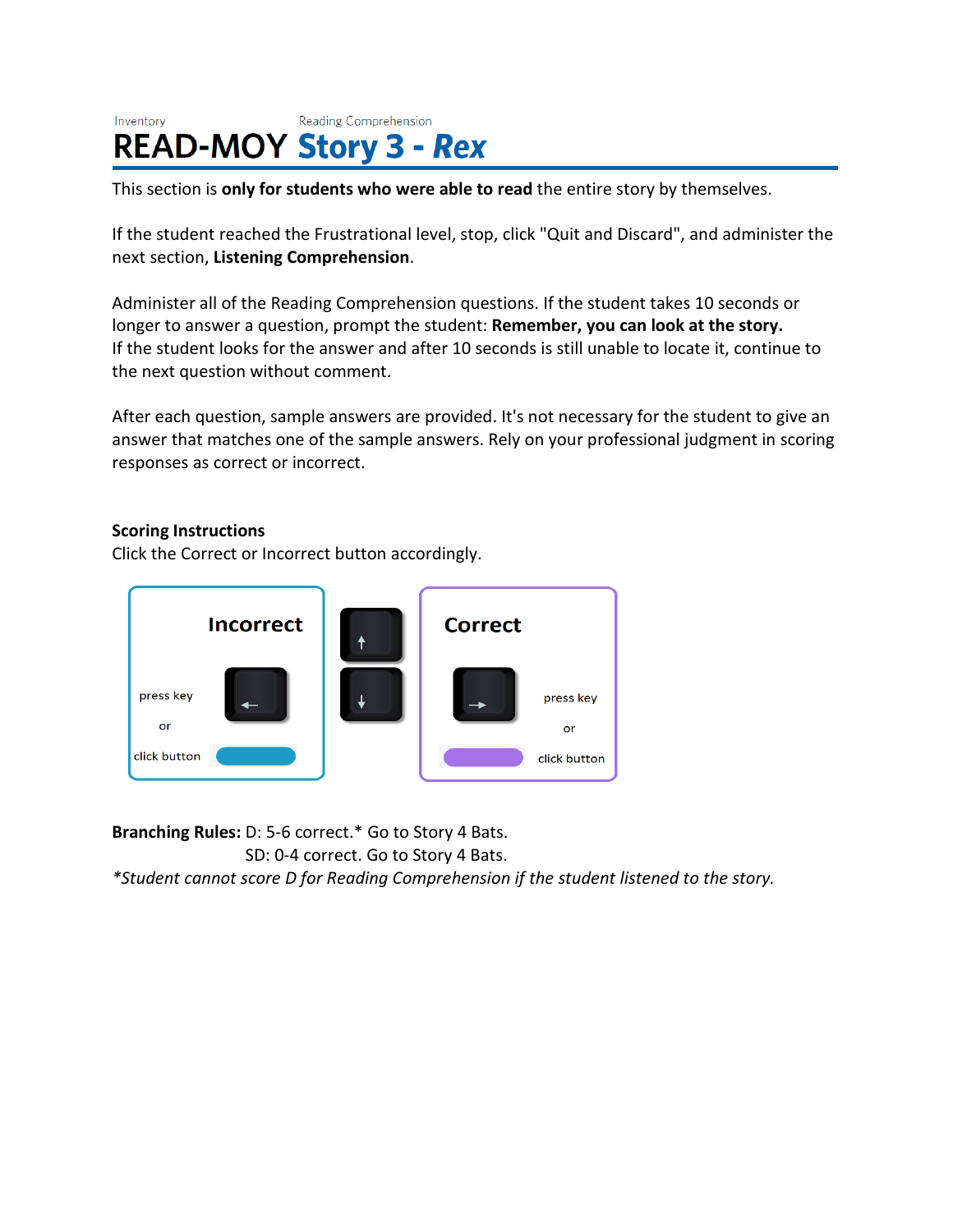#### Inventory Reading Accuracy and Fluency **READ-MOY Story 4 - Bats**

For this task, you need a stopwatch and one copy of the Story Sheet. You will need a Student Story Record Sheet for each student. Download resources at the [TPRI Scoring Resources page.](https://public.cliengage.org/training/support/how-to-guides/tpri-scoring-resources/)

# Say: I'm going to ask you to read a story. The title of the story is Bats. After you read it, I'll ask **you a few questions. Read the story out loud to me.**

Place the Story Sheet in front of the student. Start the stopwatch when the student reads the first word. As the student reads, mark errors on the Student Story Sheet.

If the student is unable to read **three or more words in the first sentence**, or if the student reads at the Frustrational Level (**16 or more errors**):

- 1. Have the student **stop**.
- 2. Exclude the **Fluency - Bats** task
- 1. 3. Record **Frustrational** on the **Accuracy Level Bats** task.
- 3. Read aloud the story to the student from the beginning and complete the **Listening Comp- Bats** task, not the Reading Comp - **Bats** task.

# **Scoring Errors:**

Mark any words not read correctly with a slash (/) on the Student Story Sheet. Errors include:

- Mispronunciations The student pronounces the word incorrectly. This includes leaving off s, -ed and -ing endings, and character names each time they are read incorrectly.
- Substitutions The student replaces the correct word with a different word.
- Omissions The student skips a word.
- Reversals The student reads adjacent words in the wrong order.
- Hesitations The student pauses for longer than 3 seconds or takes longer than 3 seconds to sound out a word. In these cases, provide the word and count it as an error.

# **Items not considered errors:**

- Insertions The student adds a whole word that does not appear in the text.
- Self-corrections The student makes an error, but then corrects the error.
- Repetitions The student reads the same word or phrase multiple times.
- Loss of place The student skips a line or loses their place. Redirect the student to the correct place in the story and allow the stopwatch to continue to run.

If the student reads the same word throughout a story incorrectly, count each incorrect word as a separate error.

# **Scoring Instructions**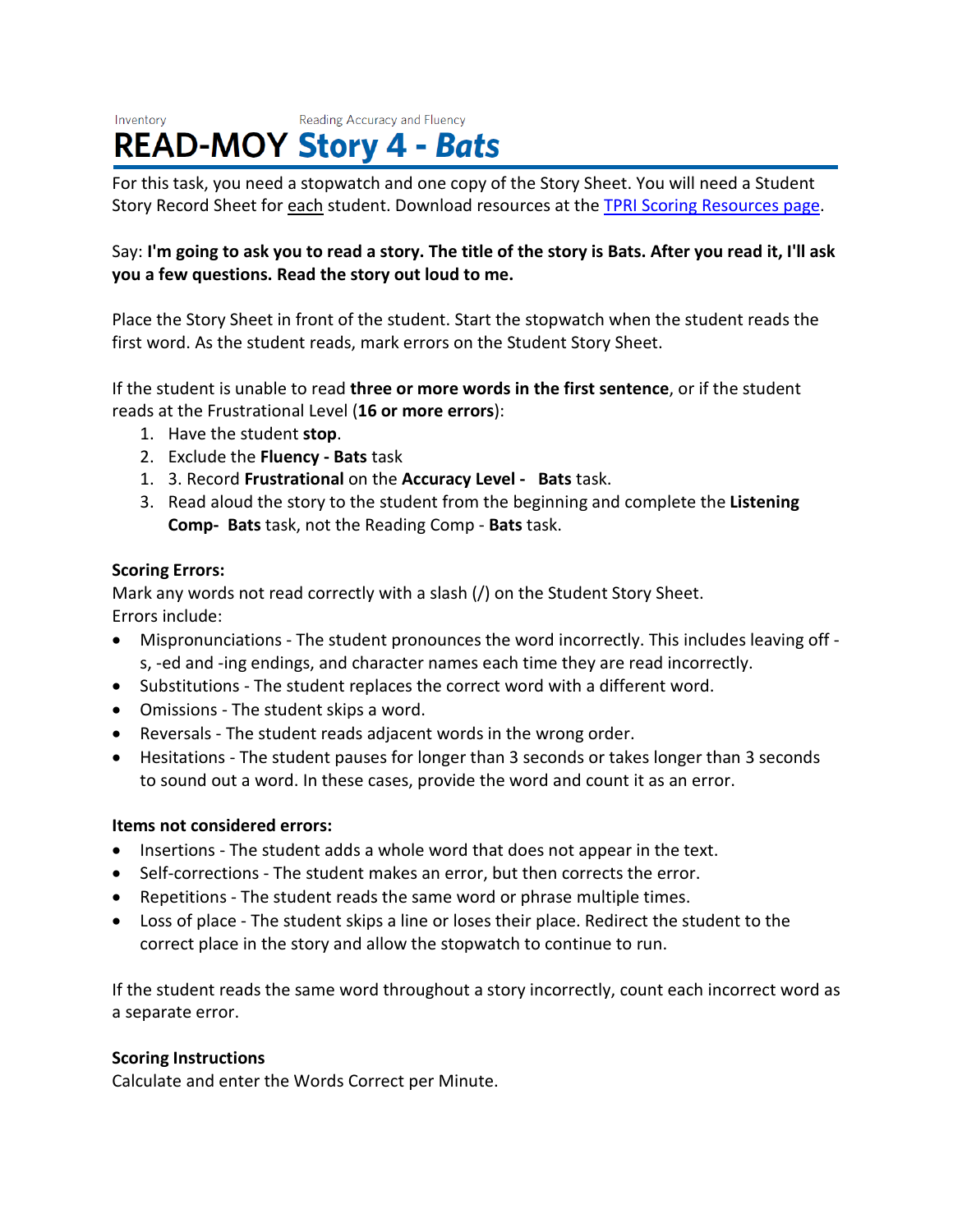#### Inventory Reading Comprehension **READ-MOY Story 4 - Bats**

This section is **only for students who were able to read** the entire story by themselves.

If the student reached the Frustrational level, stop, click "Quit and Discard", and administer the next section, **Listening Comprehension**.

Administer all of the Reading Comprehension questions. If the student takes 10 seconds or longer to answer a question, prompt the student: **Remember, you can look at the story.** If the student looks for the answer and after 10 seconds is still unable to locate it, continue to the next question without comment.

After each question, sample answers are provided. It's not necessary for the student to give an answer that matches one of the sample answers. Rely on your professional judgment in scoring responses as correct or incorrect.

### **Scoring Instructions**

Calculate and enter the Words Correct per Minute.



**Branching Rules:** D: 5-6 correct.\* End of assessment.

SD: 0-4 correct. End of assessment.

*\*Student cannot score D for Reading Comprehension if the student listened to the story.*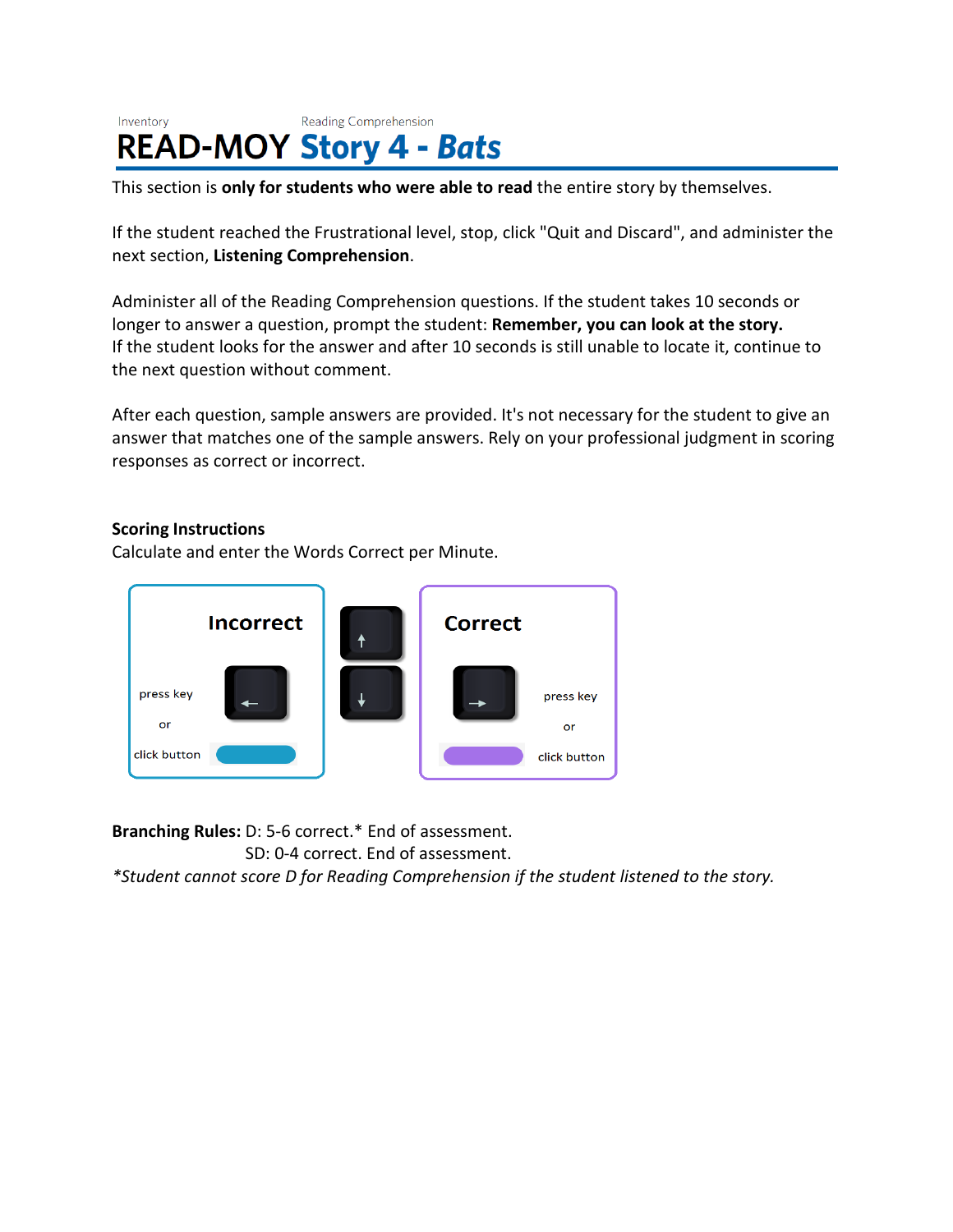#### Reading Accuracy and Fluency Inventory **READ-EOY Story 5 - Bananas**

For this task, you need a stopwatch and one copy of the Story Sheet. You will need a Student Story Record Sheet for each student. Download resources at the [TPRI Scoring Resources page.](https://public.cliengage.org/training/support/how-to-guides/tpri-scoring-resources/)

# Say: I'm going to ask you to read a story. The title of the story is Bananas. After you read it, I'll **ask you a few questions. Read the story out loud to me.**

Place the Story Sheet in front of the student. Start the stopwatch when the student reads the first word. As the student reads, mark errors on the Student Story Sheet.

If the student is unable to read **three or more words in the first sentence**, or if the student reads at the Frustrational Level (**15 or more errors**):

- 1. Have the student **stop**.
- 2. Exclude the **Fluency - Bananas** task
- 4. 3. Record **Frustrational** on the **Accuracy Level Bananas** task.
- 5. Read aloud the story to the student from the beginning and complete the **Listening Comp- Bananas** task, not the Reading Comp - **Bananas** task.

# **Scoring Errors:**

Mark any words not read correctly with a slash (/) on the Student Story Sheet. Errors include:

- Mispronunciations The student pronounces the word incorrectly. This includes leaving off s, -ed and -ing endings, and character names each time they are read incorrectly.
- Substitutions The student replaces the correct word with a different word.
- Omissions The student skips a word.
- Reversals The student reads adjacent words in the wrong order.
- Hesitations The student pauses for longer than 3 seconds or takes longer than 3 seconds to sound out a word. In these cases, provide the word and count it as an error.

#### **Items not considered errors:**

- Insertions The student adds a whole word that does not appear in the text.
- Self-corrections The student makes an error, but then corrects the error.
- Repetitions The student reads the same word or phrase multiple times.
- Loss of place The student skips a line or loses their place. Redirect the student to the correct place in the story and allow the stopwatch to continue to run.

If the student reads the same word throughout a story incorrectly, count each incorrect word as a separate error.

#### **Scoring Instructions**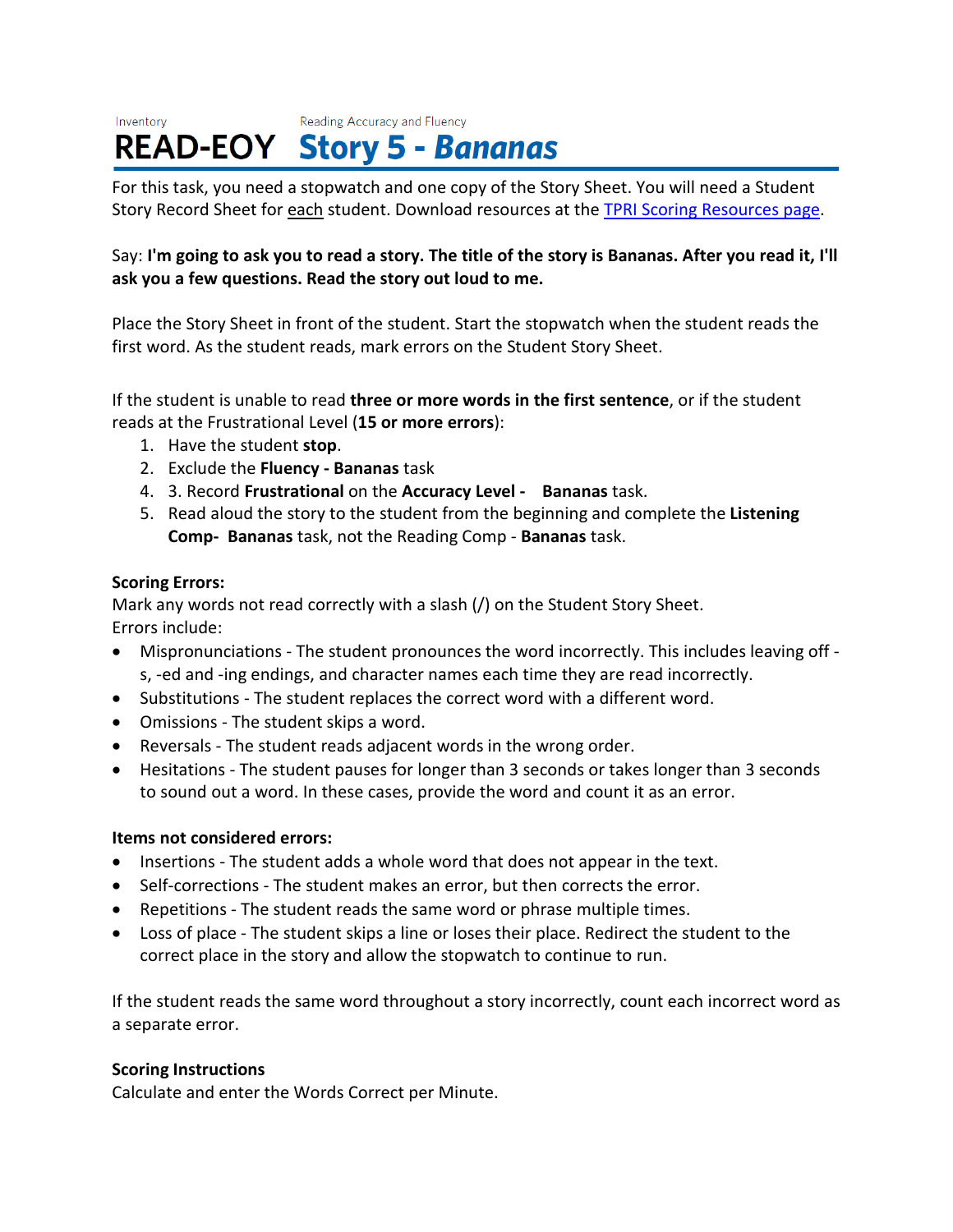#### Reading Comprehension Inventory **READ-EOY Story 5 - Bananas**

This section is **only for students who were able to read** the entire story by themselves.

If the student reached the Frustrational level, stop, click "Quit and Discard", and administer the next section, **Listening Comprehension**.

Administer all of the Reading Comprehension questions. If the student takes 10 seconds or longer to answer a question, prompt the student: **Remember, you can look at the story.** If the student looks for the answer and after 10 seconds is still unable to locate it, continue to the next question without comment.

After each question, sample answers are provided. It's not necessary for the student to give an answer that matches one of the sample answers. Rely on your professional judgment in scoring responses as correct or incorrect.

#### **Scoring Instructions**

Click the Correct or Incorrect button accordingly.



**Branching Rules:** D: 5-6 correct.\* Go to Story 6 The School Fair. SD: 0-4 correct. Go to Story 6 The School Fair.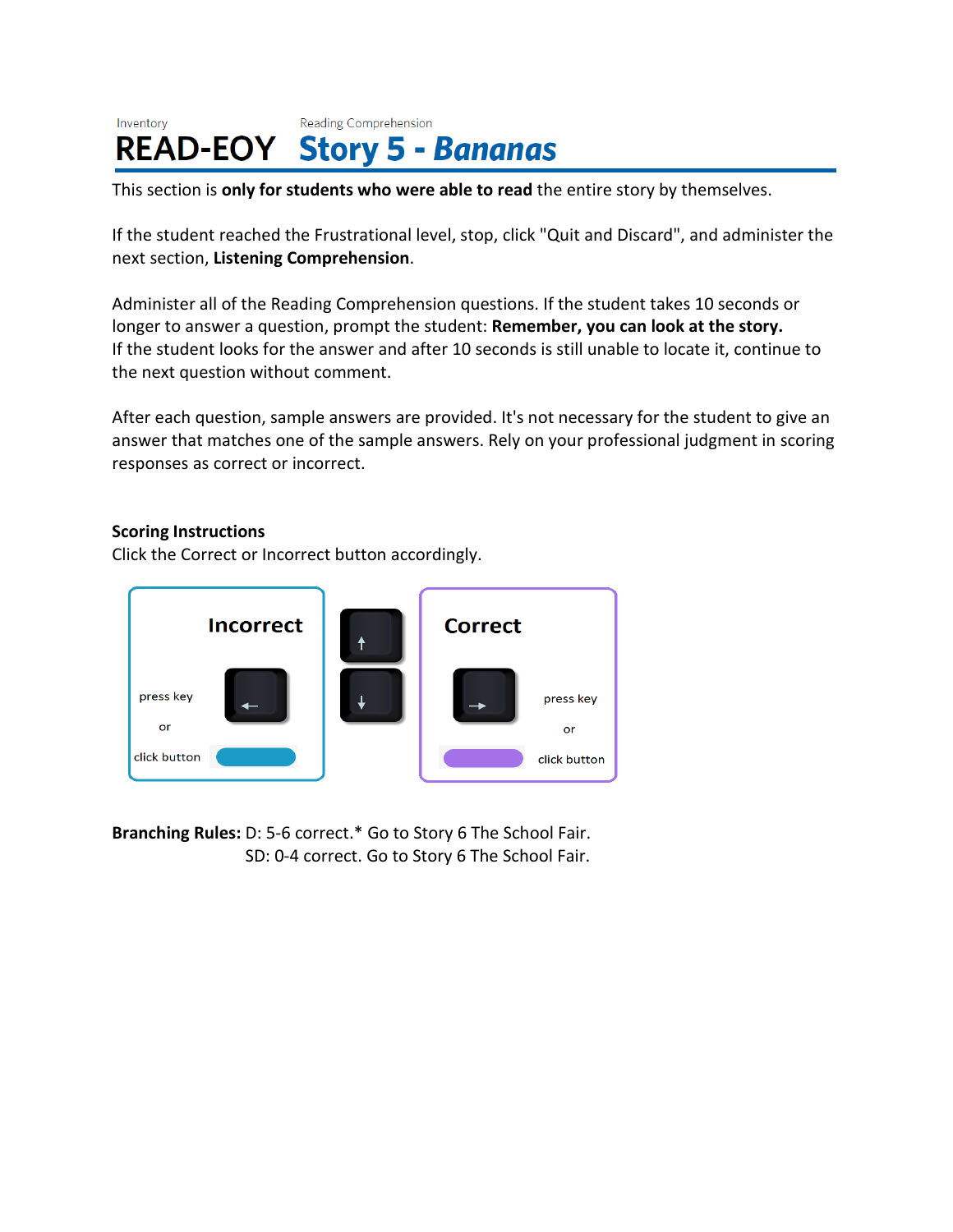#### Reading Accuracy and Fluency Inventory **READ-EOY Story 6 - The School Fair**

For this task, you need a stopwatch and one copy of the Story Sheet. You will need a Student Story Record Sheet for each student. Download resources at the [TPRI Scoring Resources page.](https://public.cliengage.org/training/support/how-to-guides/tpri-scoring-resources/)

# Say: I'm going to ask you to read a story. The title of the story is The School Fair. After you **read it, I'll ask you a few questions. Read the story out loud to me.**

Place the Story Sheet in front of the student. Start the stopwatch when the student reads the first word. As the student reads, mark errors on the Student Story Sheet.

If the student is unable to read **three or more words in the first sentence**, or if the student reads at the Frustrational Level (**14 or more errors**):

- 1. Have the student **stop**.
- 2. Exclude the **Fluency - The School Fair** task
- 1. 3. Record **Frustrational** on the **Accuracy Level The School Fair** task.
- 3. Read aloud the story to the student from the beginning and complete the **Listening Comp- The School Fair** task, not the Reading Comp -**The School Fair** task.

# **Scoring Errors:**

Mark any words not read correctly with a slash (/) on the Student Story Sheet. Errors include:

- Mispronunciations The student pronounces the word incorrectly. This includes leaving off s, -ed and -ing endings, and character names each time they are read incorrectly.
- Substitutions The student replaces the correct word with a different word.
- Omissions The student skips a word.
- Reversals The student reads adjacent words in the wrong order.
- Hesitations The student pauses for longer than 3 seconds or takes longer than 3 seconds to sound out a word. In these cases, provide the word and count it as an error.

# **Items not considered errors:**

- Insertions The student adds a whole word that does not appear in the text.
- Self-corrections The student makes an error, but then corrects the error.
- Repetitions The student reads the same word or phrase multiple times.
- Loss of place The student skips a line or loses their place. Redirect the student to the correct place in the story and allow the stopwatch to continue to run.

If the student reads the same word throughout a story incorrectly, count each incorrect word as a separate error.

# **Scoring Instructions**